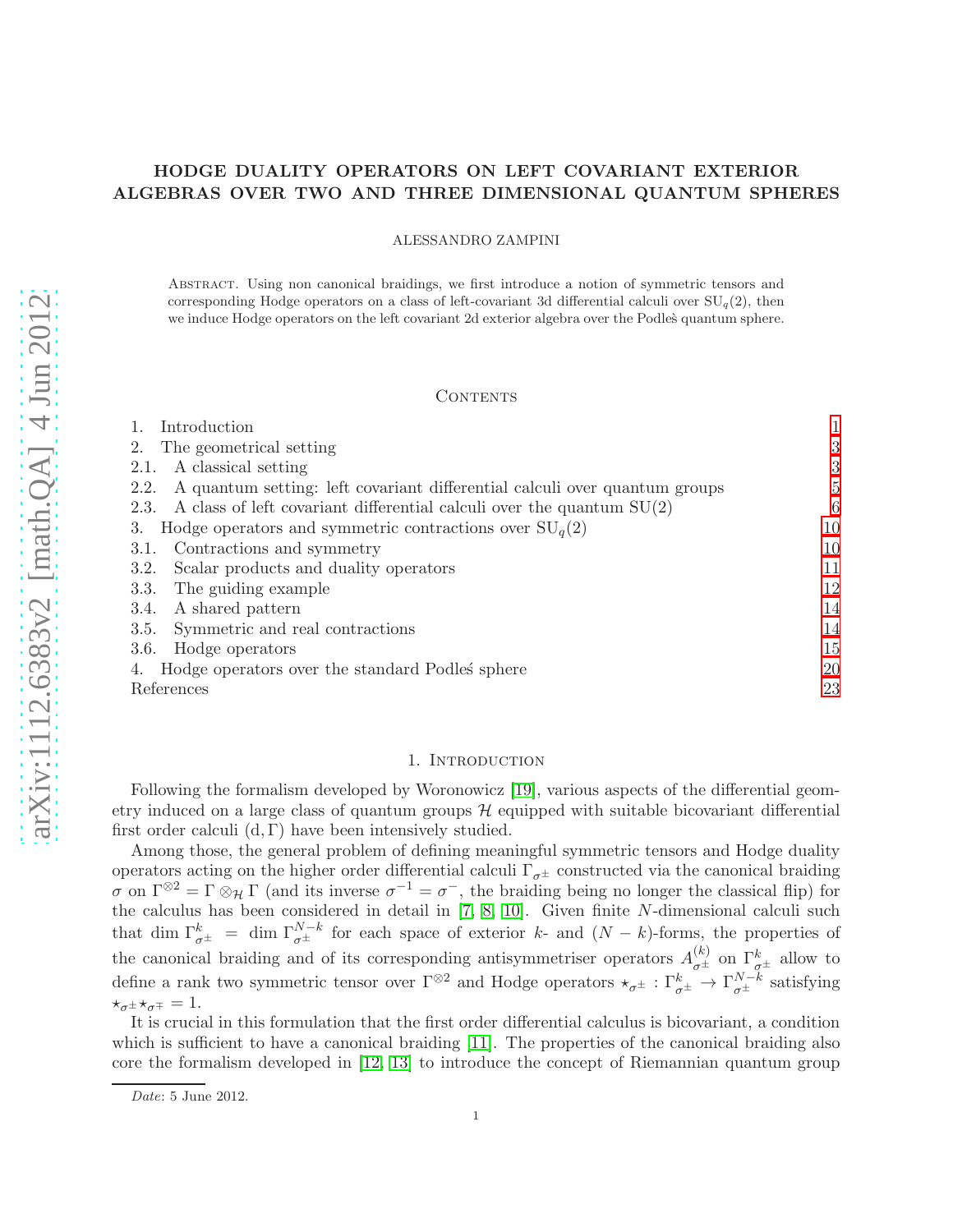and braided Killing form as a part of a more general formulation aimed to describe framings and coframings over quantum groups as a gauge theory of quantum differential forms.

A somehow reversed strategy for the specific example of the quantum SU(2) group equipped with the bicovariant  $4D_+$  calculus gives in [\[23\]](#page-22-8) results which largely agree to (and slightly generalize) those presented in the former approach. A Hodge operator is there meant as a bijection  $\star_{\sigma^{\pm}} : \Gamma^k_{\sigma^{\pm}} \to$  $\Gamma_{\sigma^{\pm}}^{N-k}$  whose square has, for a suitably defined class of symmetric tensors, the same degeneracy of the antisymmetrisers of the calculus.

The bicovariance of the calculus seems to play in this approach no explicit role, and this suggests that it is possible to study the problem of defining Hodge duality operators even on exterior algebras built over left-covariant calculi on quantum groups, provided they have a consistent – although not canonical – braiding. Presenting the first results obtained in this direction is one of the aim of the present paper.

Using the classification of [\[9\]](#page-22-9), we equip the quantum group  $SU_q(2)$  with a set (that we call K) of left covariant first order 3d calculi having a non canonical braiding  $\sigma$  and study the exterior algebras associated to the corresponding antisymmetriser operators. We introduce then Hodge operators acting on such exterior algebras: by consistent we mean that their squares present the same degeneracy of the antisymmetriser operators. Such Hodge operators exist for a class of properly defined symmetric tensors g acting on  $\Gamma^{\otimes 2}$ , with a notion of symmetry which does not necessarily coincide with the standard  $g \circ \sigma = g$ . The class K of calculi we consider contains the most famous Woronowicz' 3d calculus [\[18\]](#page-22-10): this paper then deepens the analysis on scalar products and duality operators presented in [\[22\]](#page-22-11), and enlarges its results.

That the formalism we develop is consistent for any calculus in  $K$  poses the further question this paper aims to analyze. Is it possible to introduce a notion eventually selecting a proper and interesting subclass of elements in K, i.e. of calculi on  $SU_q(2)$  among those that are being considered? We propose this condition to be the requirement that the previously introduced notion of symmetry for a tensor g does coincide with the standard one, namely that  $g \circ \sigma = g$ . This condition actually selects a subset  $K \subset K$  of calculi on  $SU_q(2)$ , a subset we can describe following a further interesting characterization.

It is well known that the Podle's standard sphere  $S_q^2$  is the quantum homogeneous space defined by a U(1)-coaction over  $SU_q(2)$ ; for a set  $\mathcal{K}_\pi \subset \mathcal{K}$  of so called projectable calculi on  $SU_q(2)$  this topological Hopf fibration acquires compatible differential structures. The restriction to  $S_q^2$  of such projectable calculi gives in particular different isomorphic realizations of the unique 2d left covariant differential calculus introduced by Podles` himself [\[16\]](#page-22-12). Considering any of these realizations of the exterior algebra  $\Gamma(\mathcal{S}_q^2)$  in terms of the frame bundle approach [\[13\]](#page-22-7) allows to describe how the restriction of the above Hodge operators (on  $SU_q(2)$ ) meaningfully introduces a class (since they correspond to elements in  $\mathcal{K}_{\pi}$ ) of different bijections as maps  $\check{S}: \Gamma^k(S_q^2) \to \Gamma^{2-k}(S_q^2)$ . It turns out that the operators  $\check{S}$  have the expected degeneracy (i.e. the degeneracy of a Hodge duality on a classical 2 dimensional exterior algebra) only if they are induced by the Hodge operators on  $SU_q(2)$ equipped with the calculi  $\tilde{\mathcal{K}} \subset \mathcal{K}$ .

It means (this being the last result that this paper presents) that the formalism developed here allows to induce Hodge operators acting on the left invariant 2d exterior algebra  $\Gamma(\mathrm{S}_q^2)$  starting from a suitable formulation of symmetric tensors and Hodge operators on the quantum group  $SU_q(2)$ .

The paper is organised as follows. Section [2](#page-2-0) describes the geometrical setting of the analysis, namely those aspects of differential calculi and exterior algebras over classical and quantum group we shall use, and present the class  $K$  of differential calculi over the quantum  $SU(2)$  we shall consider. Starting from a tensor whose coefficients give contraction map, section [3](#page-9-0) present families of scalar products and corresponding dual Hodge operators. The example of the Woronowicz' calculus is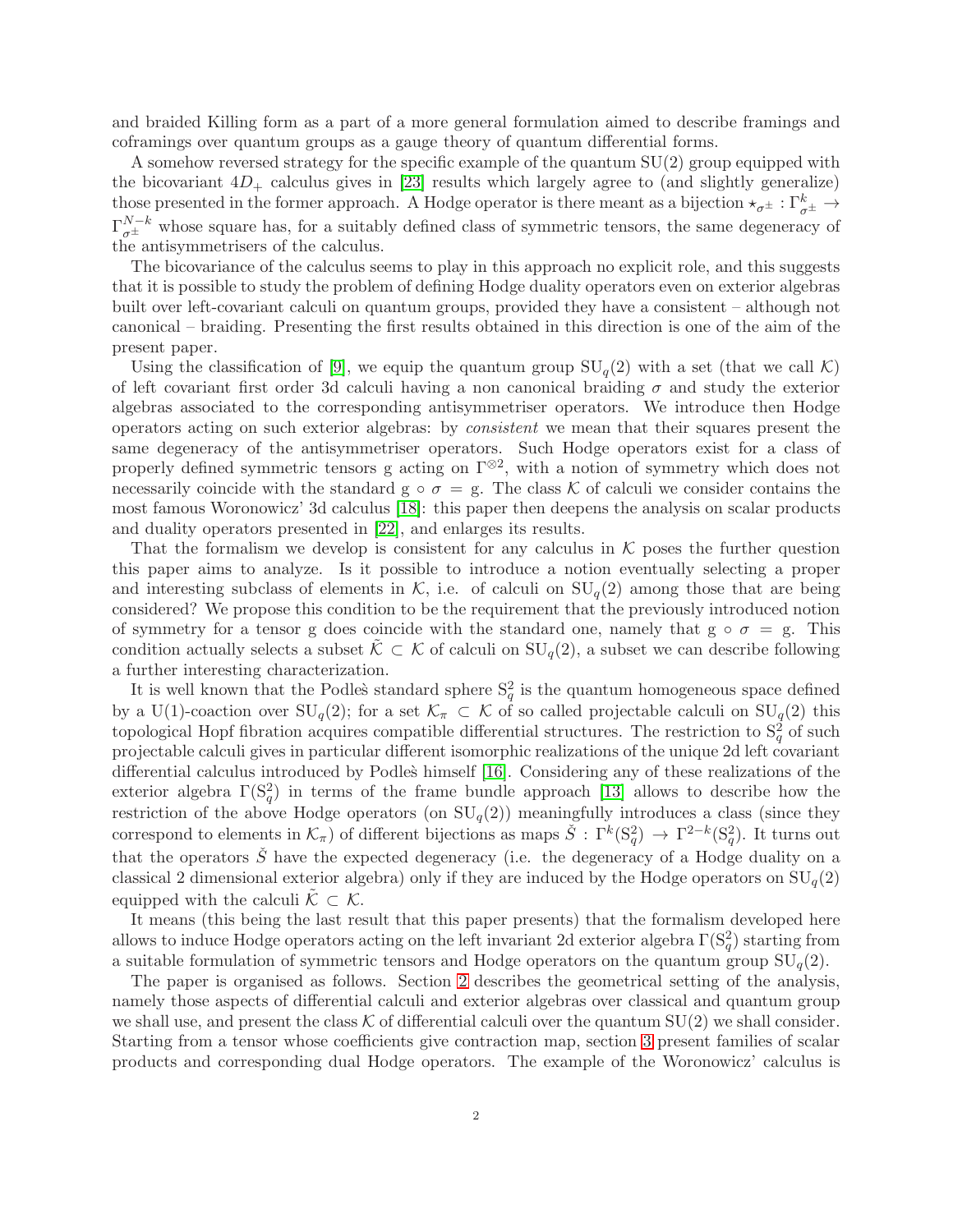<span id="page-2-0"></span>used as a guide, the results are then extended to the whole class  $K$  of calculi. In section [4](#page-19-0) we finally study Hodge operators for the quantum sphere  $S_q^2$ .

### 2. The geometrical setting

<span id="page-2-1"></span>2.1. A classical setting. Consider a N-dimensional connected Lie group  $G$  given as the real form of a complex connected Lie group. Its group manifold is parallelizable: the space of 1-forms  $\Omega^1(G)$  is a free bicovariant N-dimensional  $\mathcal{A}(G)$ -bimodule on the basis of left (right) invariant  $\{\phi^a\}$  ( $\{\eta^a\}$ ) 1-forms. The associated first order differential calculus is given by  $(d, \Omega^1(G))$  with the exterior differential given by  $dh = (L_a h)\omega^a = (R_a h)\eta^a$  in terms of the action of the dual left (right) invariant derivations  $L_a \left( \{ R_a \} \right)$  on  $h \in \mathcal{A}(G)$ .

The standard flip given<sup>[1](#page-2-2)</sup> on a basis by  $\tau : \omega^a \otimes \omega^b \mapsto \omega^b \otimes \omega^a$  is a braiding on  $\Omega^{\otimes 2}$ ; the corresponding antisymmetriser operators  $A^{(k)}$ :  $\Omega^{\otimes k} \to \Omega^{\otimes k}$  ( $k \in \mathbb{N}$ ) give the exterior algebra  $\Omega^{\wedge} = (\bigoplus_{k=1}^{N} \Omega^{k}, \wedge)$  as  $\Omega^{\otimes k} \supset \Omega^{k} = (\text{Range } A^{(k)}) \simeq \Omega^{\otimes k} / \text{ker } A^{(k)},$  with

<span id="page-2-3"></span>
$$
\omega^{a_1} \wedge \ldots \wedge \omega^{a_k} = A^{(k)}(\omega^{a_1} \otimes \ldots \otimes \omega^{a_k}) = \sum_{\pi \in S_k} (-1)^{\pi} \omega^{\pi(a_1)} \otimes \ldots \otimes \omega^{\pi(a_k)} \qquad (2.1)
$$

where  $S_k$  is the set of permutations of k elements. The differential calculus  $(\Omega^{\wedge}, d)$  is given by equipping the exterior algebra with the unique consistent graded derivative operator  $d: \Omega^k \to \Omega^{k+1}$ satisfying  $d^2 = 0$  and a graded Leibniz rule. Every  $\Omega^k$  is a bicovariant free  $\mathcal{A}(G)$ -bimodule with  $\dim \Omega^k = N!/(k!(N-k)!)$  and  $\Omega^k = \emptyset$  for  $k > N$ . The antisymmetrisers have a completely degenerate spectral decomposition,

$$
A^{(k)}(\omega^{a_1} \wedge \ldots \wedge \omega^{a_k}) = k! (\omega^{a_1} \wedge \ldots \wedge \omega^{a_k}).
$$
\n(2.2)

We consider a non degenerate tensor  $g: \Omega^1 \times \Omega^1 \to \mathcal{A}(G)$ , whose components we use to set an  $\mathcal{A}(G)$ -bimodule contraction  $g: \Omega^{\otimes k} \times \Omega^{\otimes (k+k')} \to \Omega^{k'}$  given on a basis by

<span id="page-2-4"></span>
$$
g(\omega^{a_1} \otimes \ldots \otimes \omega^{a_k}, \omega^{b_1} \otimes \ldots \otimes \omega^{b_{k+k'}}) = \left\{ \Pi_{j=1,\ldots,k} g(\omega^{a_j}, \omega^{b_j}) \right\} \omega^{b_{k+1}} \otimes \ldots \otimes \omega^{b_{k'}}; \tag{2.3}
$$

the properties of the antisymmetriser operators allow then to prove that the position (see  $(2.1)$ )

<span id="page-2-8"></span>
$$
g(\omega^{a_1} \wedge \ldots \wedge \omega^{a_k}, \omega^{b_1} \wedge \ldots \wedge \omega^{b_{k+k'}}) = g(A^{(k)}(\omega^{a_1} \otimes \ldots \otimes \omega^{a_k}), A^{(k+k')}(\omega^{b_1} \otimes \ldots \otimes \omega^{b_{k+k'}})) \tag{2.4}
$$

consistently generalizes the contraction map [\(2.3\)](#page-2-4) to g :  $\Omega^k \times \Omega^{k+k'} \to \Omega^{k'}$ . If  $\mu = m\theta = \mu^*$ is a volume form, with  $\theta = \omega^1 \wedge \ldots \wedge \omega^N$  the top form corresponding to an ordering of the basis elements  $\{\omega^a\}$  and  $m \in \mathbb{C}$ , we define the operator  $S: \Omega^k \to \Omega^{N-k}$  by

<span id="page-2-7"></span>
$$
S(\phi) = \frac{1}{k!} \operatorname{g}(\phi, \mu), \tag{2.5}
$$

on any k-form  $\phi$ . The following equivalence holds  $(\phi, \phi' \in \Omega^1)$ 

<span id="page-2-6"></span>
$$
g(\phi, \phi') = g(\phi', \phi) \qquad \Leftrightarrow \qquad S^2(\phi) = (-1)^{N-1} \{ S^2(1) \} \phi. \tag{2.6}
$$

The tensor g is symmetric if and only if the action of the restiction of  $S^2$  on  $\Omega^1$  is a constant depending on the volume<sup>[2](#page-2-5)</sup>; given a symmetric g one has also that  $S^2(\phi) = (-1)^{k(N-k)} \{S^2(1)\}\phi$ with  $\phi \in \Omega^k$ . But such an operator S is not (yet) an Hodge operator: it has to be real, and the reality condition comes as the equivalence

$$
g(\phi, \phi')^* = g(\phi'^*, \phi^*) \qquad \Leftrightarrow \qquad S(\phi^*) = (S(\phi))^*.
$$
 (2.7)

The compatibility of the action of S with the hermitian conjugation on  $\Omega^1$  and  $\Omega^{N-1}$  turns out to be sufficient to have  $[S^*]=0$  on the whole exterior algebra  $\Omega^{\wedge}$ . Such a symmetric and real operator

<span id="page-2-2"></span><sup>&</sup>lt;sup>1</sup>We denote  $\Omega^{\otimes k} = \Omega^1(G) \otimes_{\mathcal{A}(G)} \cdots \otimes_{\mathcal{A}(G)} \Omega^1(G)$  and drop the overall obvious dependence on G.

<span id="page-2-5"></span><sup>&</sup>lt;sup>2</sup>It is true that the factor can be arbitrary, and that g is symmetric if and only if  $S^2(\phi^a) = \zeta \phi^a$  with  $0 \neq \zeta \in \mathbb{C}$ . The choice in [\(2.6\)](#page-2-6) will give the possibility of the usual overall normalization.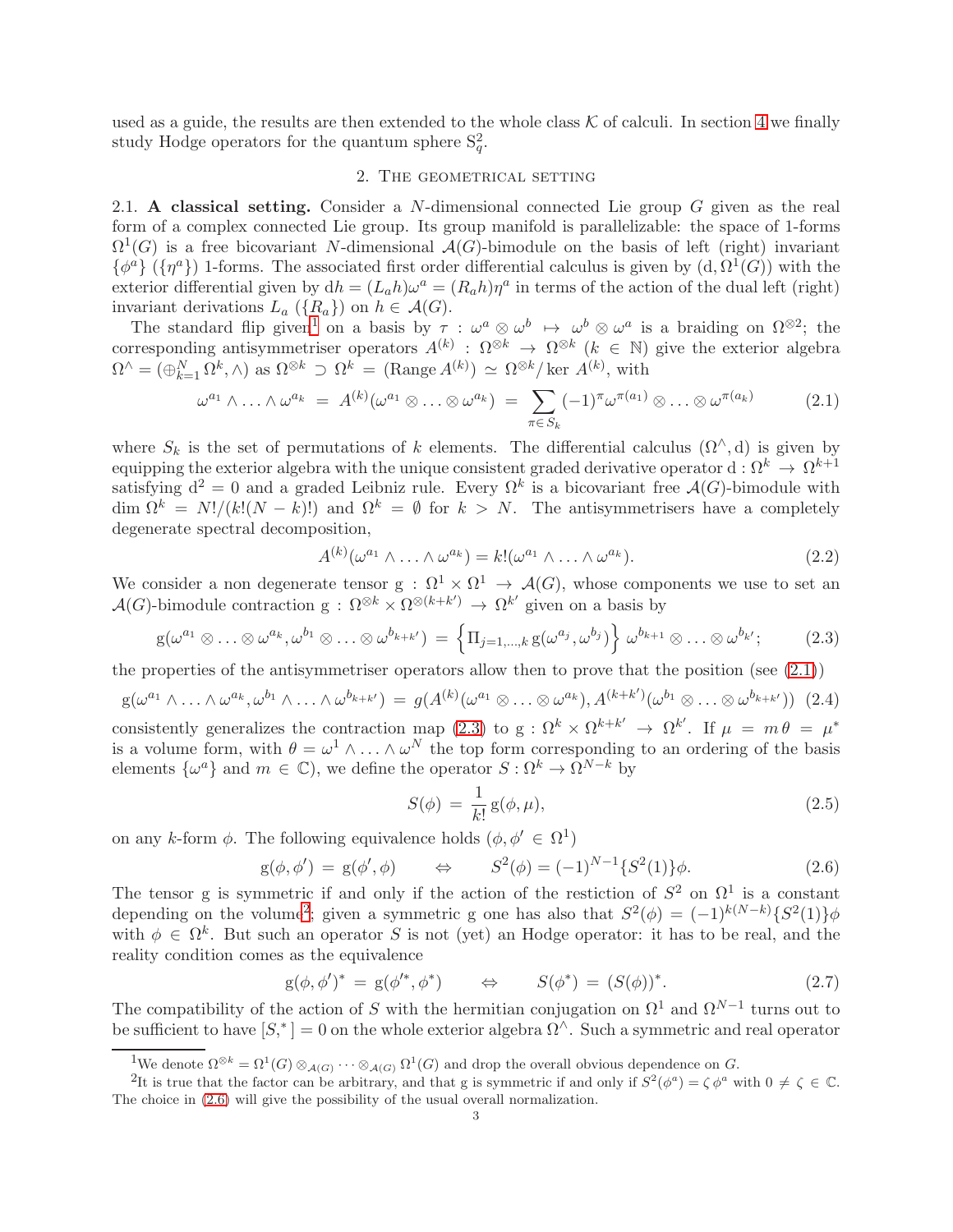S is then recovered as the Hodge operator corresponding to the (inverse) of the (metric) tensor g on the group manifold. The choice  $S^2(1) = sgn(g)$  fixes the modulus of the scale parameter m of the volume so to have

$$
S^2(\phi) = \text{sgn}(\mathbf{g})(-1)^{k(N-k)}\phi
$$

for any  $\phi \in \Omega^k$ .

Hodge operators can be introduced also on homogeneous spaces. Let  $K \subset G$  be a compact Lie subgroup of G. The quotient of its right action  $r_k(q) = q k$  for  $k \in K$  and  $q \in G$  gives a principal fibration  $\pi : G \to G/K$ . A homogeneous space is not necessarily parallelizable: the exterior algebra  $\Omega(G/K) \subset \Omega(G)$  is given by horizontal and right K-invariant forms on G,

<span id="page-3-1"></span>
$$
\Omega(G/K) = \{ \psi \in \Omega(G) : i_{X_V} \psi = 0; \, \text{r}_k^*(\psi) = \psi \},\tag{2.8}
$$

with  $X_V$  the vertical fields of the fibrations (i.e. the infinitesimal (left-invariant) generators of the right K action on G), and  $r_k^*$  the natural pull-back action to  $\Omega(G)$ . The  $\Omega^s(G/K)$  sets (with  $0 <$  $s \leq N'$  are no longer free  $A(G/K)$ -bimodules; the dimension of the exterior algebra  $\Omega(G/K)$  is given as the highest integer N' so that  $\Omega^{N'+1}(G/K) = \emptyset$ , and coincides with  $N' = \dim G - \dim K$ . The set  $\Omega^{N'}(G/K)$  is indeed a free 1-dimensional  $\mathcal{A}(G/K)$  bimodule with a basis element given by  $\check{\theta} = i_{X_{V^1}} \cdots i_{X_{V^{\dim K}} \theta}$  for a basis  $X_{V^a}$  of the Lie algebra of vertical vector fields of the fibration. We have then a consistent (up to scalars) left invariant volume form  $\tilde{\mu} = \tilde{\mu}^*$  on the homogeneous space: if we consider right  $K$ -invariant metric tensors g on  $G$  whose restriction to the homogeneus space  $G/K$  is non degenerate, then the map  $\check{S}: \Omega^j(G/K) \to \Omega^{N'-j}(G/K)$  given by

$$
\check{S}(\psi) = \frac{1}{j!} g(\psi, \check{\mu}) \tag{2.9}
$$

is a well-defined bijection, satisfying the relation  $\check{S}^2(\psi) = \text{sgn}(g(\check{\mu}, \check{\mu}))(-1)^{s(N'-s)}\psi$  for any  $\psi \in$  $\Omega^k(G/K)$  after a natural normalisation.

Both the Hodge operators above can be formulated following a different path. Starting from a non degenerate tensor g, a sesquilinear map  $\langle , \ \rangle_G : \Omega^k \times \Omega^k \to \mathcal{A}(G)$  can be defined by

$$
\langle \phi, \phi' \rangle_G = \frac{1}{k!} \operatorname{g}(\phi^*, \phi');\tag{2.10}
$$

the equation

<span id="page-3-0"></span>
$$
\phi^* \wedge T(\phi') = (\langle \phi, \phi' \rangle_G) \mu \tag{2.11}
$$

uniquely defines a bijective  $T : \Omega^k \to \Omega^{N-k}$  with  $T(1) = \mu$ ,  $T(\mu) = m$ . It is immediate to check the equivalence  $T(\phi) = S(\phi)$  on any  $\phi \in \Omega^k$ , which comes from

$$
g(\phi, \phi')\mu = \phi^* \wedge g(\phi', \mu). \tag{2.12}
$$

for any pair  $\phi, \phi' \in \Omega^k$ . It is analogously immediate to see that the restriction

$$
\left\langle \psi,\psi'\right\rangle_{G/K}\,=\,\left\langle \psi,\psi'\right\rangle_G
$$

of the sesquilinear allows to consistently set

$$
\psi^* \wedge \check{T}(\psi') = (\langle \psi, \psi' \rangle_{G/K})\check{\mu}
$$
\n(2.13)

as a definition for the operator  $\check{T}$ :  $\Omega^{j}(G/K) \to \Omega^{N'-j}(G/K)$ . One has clearly  $\check{T} = \check{S}$  as the Hodge operators on  $\Omega(G/K)$  corresponding to projecting the right K-invariant (inverse) metric tensor g onto the homogeneous space.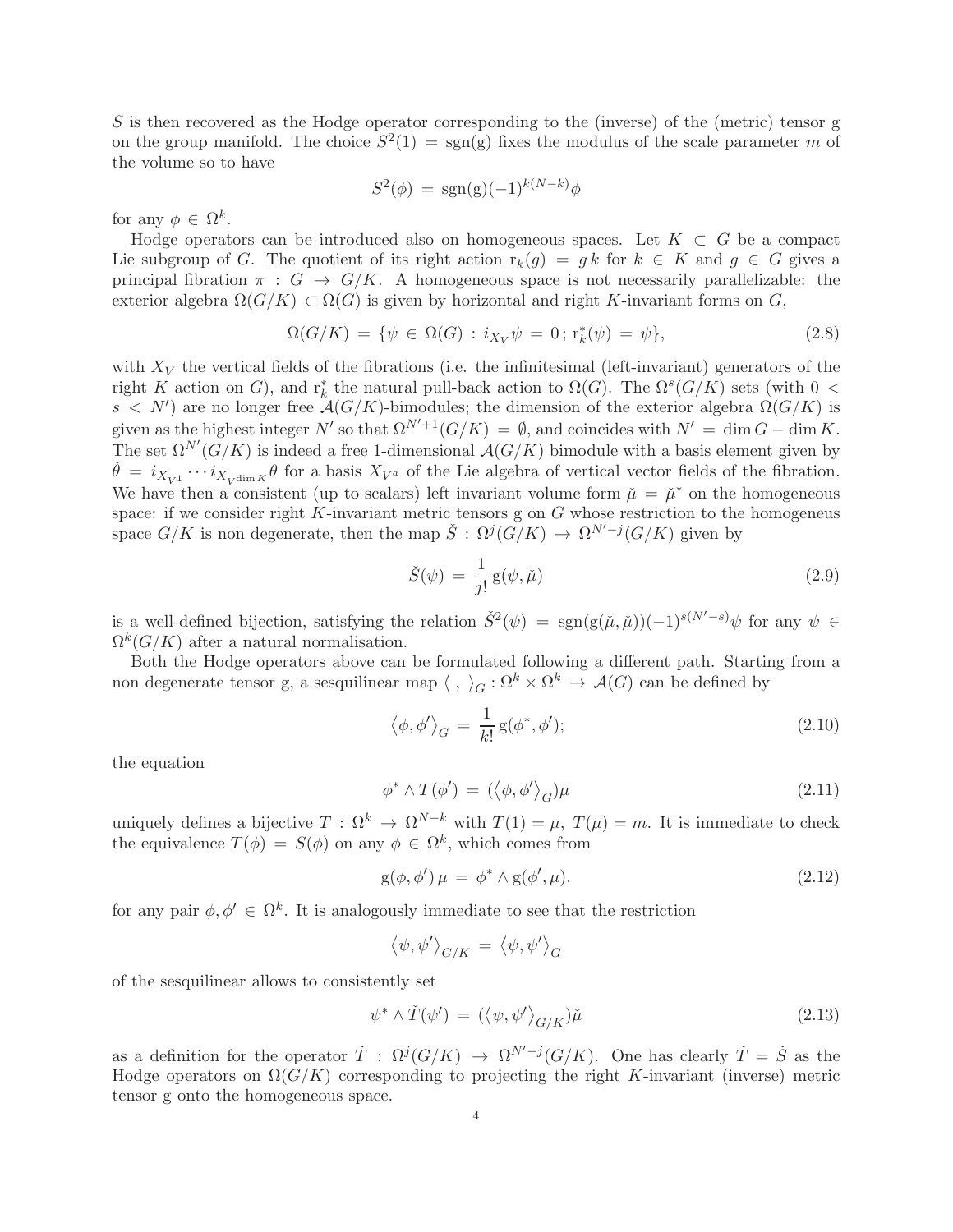<span id="page-4-0"></span>2.2. A quantum setting: left covariant differential calculi over quantum groups. Consider H to be the unital \*-Hopf algebra  $\mathcal{H} = (\mathcal{H}, \Delta, \varepsilon, S)$  over C, with  $\Gamma$  an H-bimodule. The pair (Γ, d) is a (first order) differential calculus over H provided the linear map d:  $H \rightarrow \Gamma$  satisfies the Leibniz rule,  $d(hh') = (dh)h' + h dh'$  for  $h, h' \in H$ , and  $\Gamma$  is generated by  $d(H)$  as a H-bimodule. It is called a \*-calculus provided there is an anti-linear involution \*:  $\Gamma \to \Gamma$  such that  $(h_1(\mathrm{d}h)h_2)^* = h_2^*(\mathrm{d}(h^*))h_1^*$  for any  $h, h_1, h_2 \in \mathcal{H}$ .

A first order differential calculus is said left covariant provided a left coaction  $\Delta_L^{(1)} : \Gamma \to \mathcal{H} \otimes \Gamma$ exists, such that  $\Delta_L^{(1)}(\mathrm{d}h) = (1 \otimes \mathrm{d})\Delta(h)$  and  $\Delta_L^{(1)}(h_1 \alpha h_2) = \Delta(h_1)\Delta_L^{(1)}(\alpha)\Delta(h_2)$  for any  $h, h_1, h_2 \in$ H and  $\alpha \in \Gamma$ . The set  $\Gamma$  turns out to be a free left covariant H-bimodule, with a free basis  $\Gamma_{\text{L}}$  of left invariant one forms, namely the elements  $\omega_a \in \Gamma$  such that  $\Delta_L^{(1)}(\omega_a) = 1 \otimes \omega_a$ . Its dimension is called the dimension of the first order calculus. The map  $\mathfrak{R} : \mathcal{H} \to \Gamma_L$  given by

$$
\Re(h) = S(h_{(1)}) \, dh_{(2)} \tag{2.14}
$$

allows to characterise left covariant first order differential calculi: they correspond to the choice of a right ideal  $\mathcal{Q} \subset \ker \varepsilon$  with

<span id="page-4-1"></span>
$$
\mathcal{Q} = \{h \in \ker \varepsilon : \Re(h) = 0\};\tag{2.15}
$$

there is a left H-modules isomorphism given by  $\Gamma \simeq \mathcal{H} \otimes (\ker \varepsilon/\mathcal{Q})$ , and a complex vector space isomorphism  $\Gamma_{\rm L} \simeq \ker \varepsilon / \mathcal{Q}$ .

The tangent space of the calculus is the complex vector space of elements out of  $\mathcal{H}'$  – the dual space  $\mathcal{H}'$  of functionals on  $\mathcal{H}$  – defined by  $\mathcal{X}_{\mathcal{Q}} := \{ X \in \mathcal{H}' : X(1) = 0, X(Q) = 0, \forall Q \in \mathcal{Q} \}.$  One has that  $(\Gamma, d)$  is a  $*$  calculus if and only if its quantum tangent space is  $*$ -invariant. There exists a unique bilinear form

$$
\{ , \} : \mathcal{X}_{\mathcal{Q}} \times \Gamma, \qquad \{ X, x \mathrm{d}y \} := \varepsilon(x) X(y), \tag{2.16}
$$

giving a non-degenerate dual pairing between the vector spaces  $\mathcal{X}_{\mathcal{Q}}$  and  $\Gamma_L$ . The dual space  $\mathcal{H}'$  has natural left and right (mutually commuting) actions on  $\mathcal{H}$ :

$$
X \triangleright h := h_{(1)}X(h_{(2)}), \qquad h \triangleleft X := X(h_{(1)})h_{(2)}.
$$
\n
$$
(2.17)
$$

If the vector space  $\mathcal{X}_{\mathcal{Q}}$  is finite dimensional, its elements belong to the dual Hopf algebra  $\mathcal{H}' \supset$  $\mathcal{H}^o = (\mathcal{H}^o, \Delta_{\mathcal{H}^o}, \varepsilon_{\mathcal{H}^o}, S_{\mathcal{H}^o})$ , defined as the largest Hopf \*-subalgebra contained in  $\mathcal{H}'$ . In such a case the ∗-structures are compatible with both actions,

$$
X \triangleright h^* = ((S(X))^* \triangleright h)^*, \quad h^* \triangleleft X = (h \triangleleft (S(X))^*)^*,
$$

for any  $X \in \mathcal{H}^o$ ,  $h \in \mathcal{H}$  and the exterior derivative can be written as:

<span id="page-4-2"></span>
$$
dh := \sum_{a} \left( X_a \triangleright h \right) \omega_a = \sum_{a} \omega_a (-S^{-1}(X_a)) \triangleright h, \tag{2.18}
$$

where  $\{X_a, \omega_b\} = \delta_{ab}$ . The twisted Leibniz rule of derivations of the basis elements  $X_a$  is dictated by their coproduct:

$$
\Delta_{\mathcal{H}^o}(X_a) = 1 \otimes X_a + \sum_b X_b \otimes f_{ba},\tag{2.19}
$$

where the  $f_{ab} \in \mathcal{H}^o$  consitute an algebra representation of  $\mathcal{H}$ , also controlling the  $\mathcal{H}$ -bimodule structure of  $\Omega^1(\mathcal{H})$ :

$$
\omega_a h = \sum_b (f_{ab} \triangleright h) \omega_b, \qquad h \omega_a = \sum_b \omega_b \left( (S^{-1}(f_{ab})) \triangleright h \right), \qquad \text{for} \quad h \in \mathcal{H}.
$$
 (2.20)

In order to build an exterior algebra over the FODC  $(d, \Gamma)$ , consider  $\Gamma^{\otimes k}$  as the k-fold tensor product  $\Gamma \otimes_{\mathcal{H}} \cdots \otimes_{\mathcal{H}} \Gamma$  (with  $\Gamma^0 = \mathcal{H}$ ) and  $\Gamma^{\otimes} = \bigoplus_{k=0}^{\infty} \Gamma^{\otimes k}$ , which is an algebra with multiplication ⊗<sub>H</sub>. From the map

$$
S: \mathcal{H} \to \Gamma_L^{\otimes 2}, \qquad x \mapsto \sum_{5} \Re(x_{(1)}) \otimes \Re(x_{(2)}), \qquad (2.21)
$$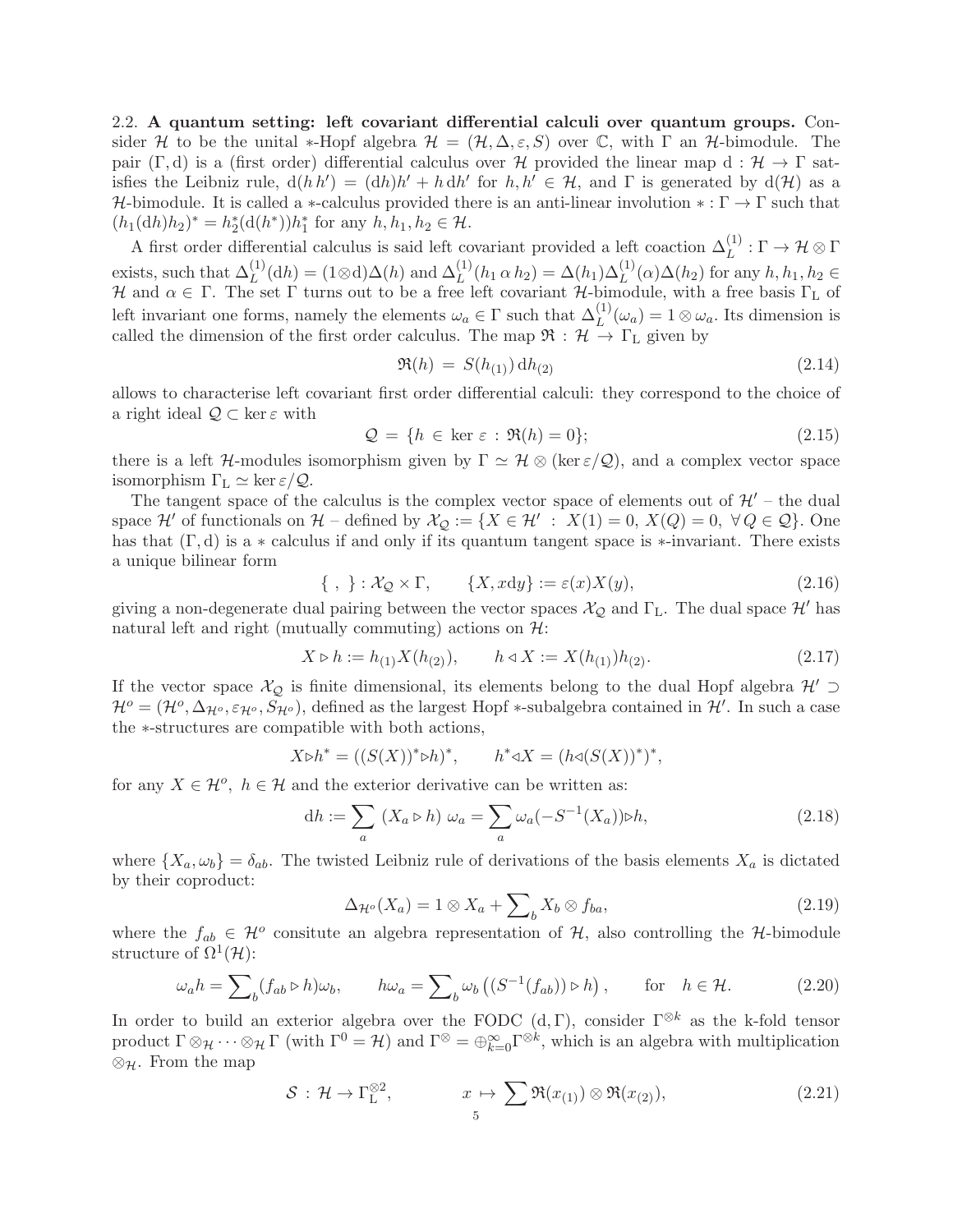let  $\mathcal{S}_{\mathcal{Q}} \subset \Gamma^{\otimes 2}$  be the 2-sided ideal in  $\Gamma^{\otimes}$  generated by the range of its restriction to  $x \in \mathcal{Q}$ ; the quotient  $\Gamma_u^k = \Gamma^{\otimes k}/(\mathcal{S}_{\mathcal{Q}} \cap \Gamma^{\otimes k})$  is a well defined  $\mathcal{H}$ -bimodule.

This exterior algebra turns out to be a differential calculus over  $H$  once the exterior derivative d is extended as a graded derivation with  $d^2 = 0$ , satisfying a graded Leibniz rule (that is  $d(\omega \wedge \omega') =$  $(\mathrm{d}\omega) \wedge \omega' + (-1)^m \omega \wedge \mathrm{d}\omega'$  for any  $\omega \in \Gamma^m$ ). The quotient  $\Gamma_u$  also inherits the natural extension of the left coaction of  $H$ , which is compatible with the action of the operator d, so to have a left covariant differential calculus  $(d, \Gamma_u)$  over the FODC which is universal: any other left covariant differential calculus  $(d, \Gamma)$  over  $\mathcal H$  with  $\Gamma^1 = \Gamma$  is a suitable quotient of the universal one.

Given the left covariant bimodule  $\Gamma$  over  $\mathcal{H}$ , an invertible linear mapping  $\sigma : \Gamma \otimes_{\mathcal{H}} \Gamma \to \Gamma \otimes_{\mathcal{H}} \Gamma$ is called a braiding for Γ provided  $\sigma$  is a H-bimodule homomorphism which commutes with the left coaction on  $\Gamma$  and satisfies the braid equation

<span id="page-5-2"></span>
$$
(1 \otimes \sigma) \circ (\sigma \otimes 1) \circ (1 \otimes \sigma) = (\sigma \otimes 1) \circ (1 \otimes \sigma) \circ (\sigma \otimes 1) \tag{2.22}
$$

on  $\Gamma^{\otimes 3}$ . The next natural requirement is that  $(1 - \sigma)(\mathcal{S}_{\mathcal{Q}} \cap \Gamma^{\otimes 2}) = 0$ . Such a braiding neither needs to exist nor it is unique for a given left covariant differential calculus over  $\mathcal{H}$ : this is the main difference with bicovariant differential calculi, which present a canonical braiding. If a braiding does exists, then the corresponding antisymmetriser operators  $A^{(k)} : \Gamma^{\otimes k} \to \Gamma^{\otimes k}$  are well defined and their ranges give the differential calculus  $(d, \Gamma_{\sigma})$  since ker  $A^{(k)} \supset S_{\mathcal{Q}}$  is a 2-sided graded ideal in  $\Gamma^{\otimes k}$ .

<span id="page-5-0"></span>2.3. A class of left covariant differential calculi over the quantum  $SU(2)$ . As quantum group  $SU_q(2)$  we consider the compact real form of the quantum group  $SL_q(2)$  and, following [\[20\]](#page-22-13), we formulate it as the polynomial unital \*-algebra  $\mathcal{A}(\mathrm{SU}_q(2)) = (\mathrm{SU}_q(2), \Delta, S, \varepsilon)$  generated by elements  $a$  and  $c$  which we write using the matrix notation

$$
u = \left(\begin{array}{cc} a & -qc^* \\ c & a^* \end{array}\right). \tag{2.23}
$$

The Hopf algebra structure can then be expressed as

$$
uu^* = u^*u = 1, \quad \Delta u = u \otimes u, \quad S(u) = u^*, \quad \varepsilon(u) = 1
$$

with the deformation parameter  $q \in \mathbb{R}$ .

In order to describe the quantum tangent spaces of the calculi that will be later introduced, we consider the set of functionals given by the unital Hopf  $*$ -algebra  $\mathcal{A}(\mathrm{SU}_q(2))$  over  $\mathbb{C}$ , satisfying the inclusions  $\mathcal{A}(\mathrm{SU}_q(2))^o \supset \mathcal{A}(\mathrm{SU}_q(2)) \supset \mathcal{U}_q(\mathfrak{su}(2))$  with  $\mathcal{A}(\mathrm{SU}_q(2))^o$  the Hopf dual \*-algebra and  $U_q(\mathfrak{su}(2))$  the universal envelopping algebra of  $\mathcal{A}(\mathrm{SU}_q(2))$ . As an algebra is  $\mathcal{A}(\mathrm{SU}_q(2))$  generated by the five elements  $\{K^{\pm 1}, E, F, \varepsilon \}$ , with  $KK^{-1} = 1$  fullfilling the relations<sup>[3](#page-5-1)</sup>:

$$
\varepsilon_{-}K^{\pm} = K^{\pm}\varepsilon_{-}, \qquad \varepsilon_{-}\varepsilon_{-} = 1,
$$
  
\n
$$
\varepsilon_{-}E = E\varepsilon_{-}, \qquad \varepsilon_{-}F = F\varepsilon_{-},
$$
  
\n
$$
K^{\pm}E = q^{\pm}EK^{\pm}, \qquad K^{\pm}F = q^{\mp}FK^{\pm},
$$
  
\n
$$
[E, F] = \frac{K^{2} - K^{-2}}{q - q^{-1}}.
$$
\n(2.24)

<span id="page-5-1"></span><sup>&</sup>lt;sup>3</sup>We shall also denote  $K^+ = K$ ,  $K^- = K^{-1}$ . It is clear that  $\mathcal{A}(\widetilde{SU_q(2)})$  is generated by the universal envelopping  $\mathcal{U}_q(\mathfrak{su}(2))$  algebra together with the  $\mathcal{A}(\mathrm{SU}_q(2))$ -character  $\varepsilon_-$  acting as  $\varepsilon_-(a) = \varepsilon_-(a^*) = -1$ ;  $\varepsilon_-(c) = \varepsilon_-(c^*) = 0$ .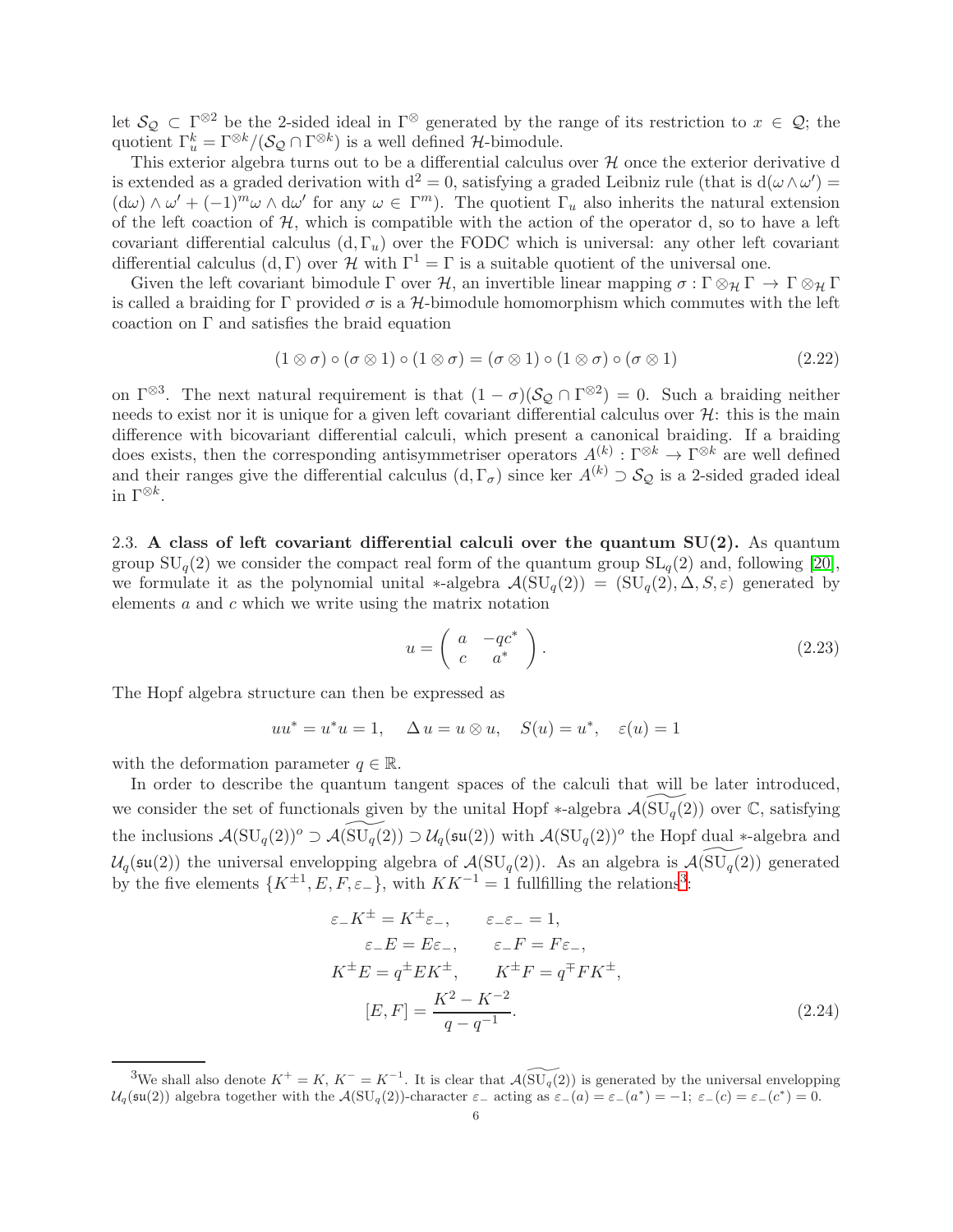The \*-structure is  $K^* = K$ ,  $E^* = F$ ,  $\varepsilon^* = \varepsilon$ , while the Hopf algebra structures are

$$
\Delta(K^{\pm}) = K^{\pm} \otimes K^{\pm}, \qquad \Delta(E) = E \otimes K + K^{-1} \otimes E,
$$
  
\n
$$
\Delta(F) = F \otimes K + K^{-1} \otimes F, \qquad \Delta(\varepsilon_{-}) = \varepsilon_{-} \otimes \varepsilon_{-},
$$
  
\n
$$
S(K) = K^{-1}, \qquad S(E) = -qE, \qquad S(F) = -q^{-1}F, \qquad S(\varepsilon_{-}) = \varepsilon_{-},
$$
  
\n
$$
\varepsilon(K) = \varepsilon(\varepsilon_{-}) = 1, \quad \varepsilon(E) = \varepsilon(F) = 0.
$$

The only non zero terms of its action on  $\mathcal{A}(\mathrm{SU}_q(2))$  is given on the generators by

$$
K^{\pm}(a) = q^{\mp 1/2}, \qquad K^{\pm}(a^*) = q^{\pm 1/2}, \qquad E(c) = 1, \qquad F(c^*) = -q^{-1},
$$
  
\n
$$
\varepsilon_{-}(a) = \varepsilon_{-}(a^*) = -1.
$$
\n(2.25)

Given the algebra  $\mathcal{A}(U(1)) := \mathbb{C}[z, z^*]/\langle zz^* - 1 \rangle$ , the map

<span id="page-6-2"></span>
$$
\pi : \mathcal{A}(\mathrm{SU}_q(2)) \to \mathcal{A}(\mathrm{U}(1)), \qquad \pi(a) = z, \quad \pi(a^*) = z^*, \quad \pi(c) = \pi(c^*) = 0 \tag{2.26}
$$

is a surjective Hopf  $*$ -algebra homomorphism, so that U(1) is a quantum subgroup of  $SU_q(2)$  with right coaction:

<span id="page-6-0"></span>
$$
\delta_R := (\mathrm{id} \otimes \pi) \circ \Delta : \mathcal{A}(\mathrm{SU}_q(2)) \to \mathcal{A}(\mathrm{SU}_q(2)) \otimes \mathcal{A}(\mathrm{U}(1)). \tag{2.27}
$$

This right coaction gives a decomposition

$$
\mathcal{A}(\mathrm{SU}_q(2)) = \oplus_{n \in \mathbb{Z}} \mathcal{L}_n, \qquad \mathcal{L}_n := \{ x \in \mathcal{A}(\mathrm{SU}_q(2)) \; : \; \delta_R(x) = x \otimes z^{-n} \}, \tag{2.28}
$$

with  $\mathcal{A}(\mathcal{S}_q^2) = \mathcal{L}_0$  the algebra of the standard Podles' sphere, each  $\mathcal{A}(\mathcal{S}_q^2)$ -bimodule  $\mathcal{L}_n$  giving the set of (charge n) U(1)-coequivariant maps for the topological quantum principal bundle  $\mathcal{A}(S_q^2) \hookrightarrow$  $\mathcal{A}(\mathrm{SU}_q(2)).$ 

From [\[9\]](#page-22-9) we know a classification of left covariant differential calculi over the quantum group  $SL_q(2)$ . Among them we select those calculi which are compatible with the reality structure (the anti-hermitian involution) giving  $SU_q(2)$ , and which present a consistent braiding. This means that we equip  $SU_q(2)$  with the left covariant differential calculi satisfying the following properties:

- Γ is a left covariant bimodule;
- a basis of  $\Gamma_{\text{L}}$  is given by  $\Re(c), \Re(c^*), \Re(a-a^*);$
- for the corresponding universal differential calculus it is dim  $\Gamma_u^{\wedge 2} \geq 3$ ;
- Γ is Hopf-invariant, i.e. for the corresponding right ideal  $\mathcal{Q} \subset \ker \varepsilon$  the equality  $\varphi(\mathcal{Q}) = \mathcal{Q}$ for any Hopf algebra automorphism  $\varphi$  on  $\mathcal{A}(\mathrm{SU}_q(2))$  holds.
- On  $\Gamma^{\otimes 2}$  a consistent braiding exists.

We are then left with seven (up to isomorphisms) such calculi, and we denote this class by  $K$ . We present these calculi giving [\(2.15\)](#page-4-1) the generators of the right ideals  $\mathcal{Q}_j \subset \ker \varepsilon$  (with  $j = 1, \ldots, 7$ ) they are characterised by, together with a basis of their quantum tangent spaces:

<span id="page-6-1"></span>(1) 
$$
\mathcal{X}_{\mathcal{Q}_1} = \{X_z = \frac{K^{-2}-1}{q-1}, \quad X_+ = q^{-1/2}EK^{-1}, \quad X_- = q^{1/2}FK^{-1}\},
$$
  
\n
$$
\mathcal{Q}_1 = \{a + qa^* - (1+q), c^2, c^{*2}, cc^*, (a-q)c, (a-q)c^*\};
$$
\n(2.29)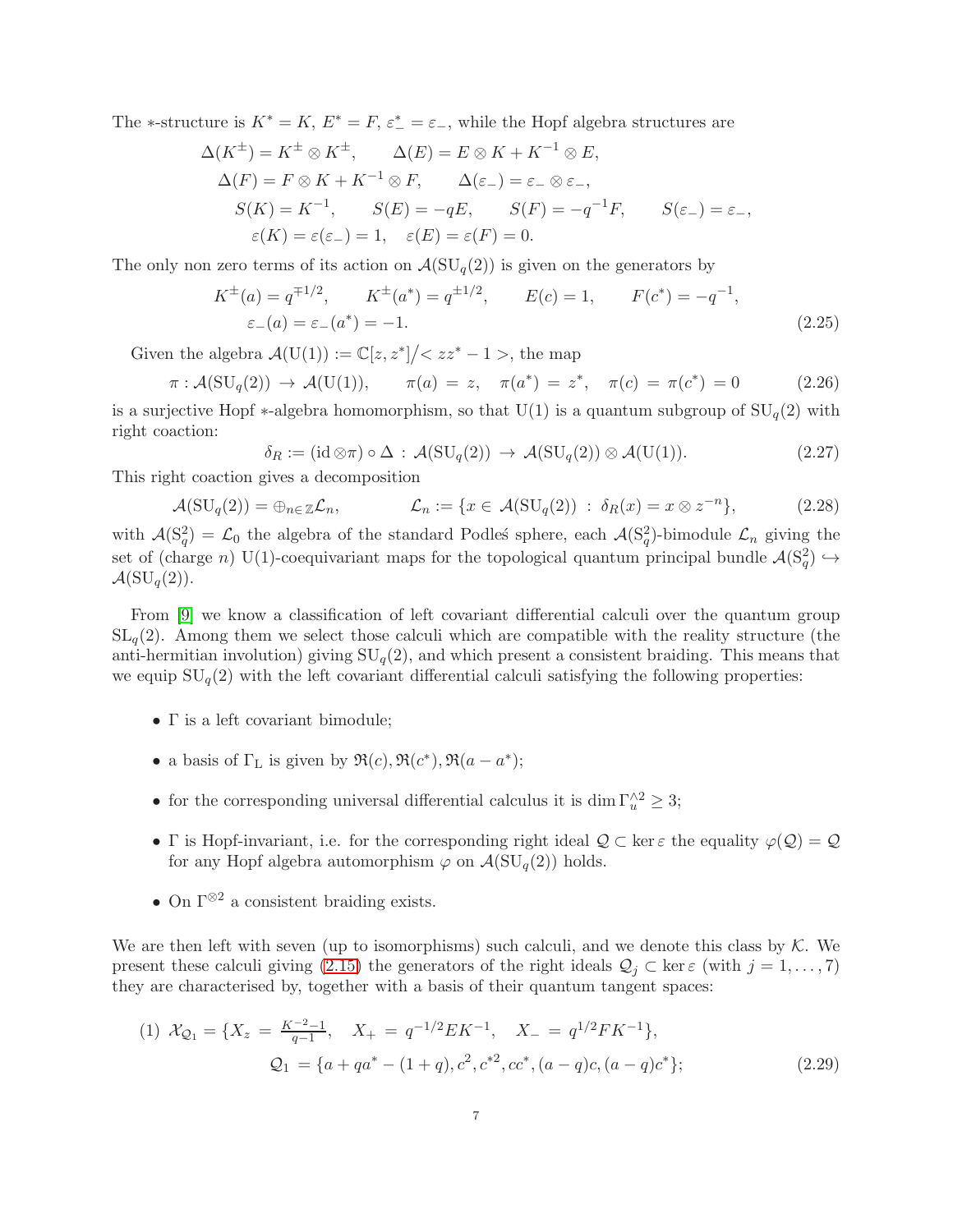<span id="page-7-3"></span>(2) 
$$
\mathcal{X}_{\mathcal{Q}_2} = \{X_z = \frac{\varepsilon - K^2 - 1}{q + 1}, \quad X_+ = -q^{-1/2}\varepsilon_- E K^{-1}, \quad X_- = -q^{1/2}\varepsilon_- F K^{-1}\},
$$
  
\n
$$
\mathcal{Q}_2 = \{a - qa^* - (1 - q), c^2, c^{*2}, cc^*, (a + q)c, (a + q)c^*\};
$$
\n(2.30)

(3) 
$$
\mathcal{X}_{\mathcal{Q}_3} = \{X_z = \frac{K^{-4}-1}{q^2-1}, \quad X_+ = q^{-3/2}EK^{-3}, \quad X_- = q^{3/2}FK^{-3}\},
$$
  
\n
$$
\mathcal{Q}_3 = \{a + q^2a^* - (1+q^2), c^2, c^{*2}, cc^*, (a-q^2)c, (a-q^2)c^*\};
$$
\n(2.31)

<span id="page-7-4"></span>(4) 
$$
\mathcal{X}_{\mathcal{Q}_4} = \{X_z = \frac{K^2 - 1}{q^{-1} - 1}, \quad X_+ = q^{1/2} E K, \quad X_- = q^{-1/2} F K\},
$$
  

$$
\mathcal{Q}_4 = \{a + q^{-1} a^* - (1 + q^{-1}), c^2, c^{*2}, cc^*, (a - 1)c, (a - 1)c^*\};
$$
(2.32)

<span id="page-7-5"></span>(5) 
$$
\mathcal{X}_{\mathcal{Q}_5} = \{X_z = \frac{\varepsilon - K^2 - 1}{q^{-1} + 1}, \quad X_+ = q^{1/2} E K, \quad X_- = q^{-1/2} F K\},
$$
  
\n
$$
\mathcal{Q}_5 = \{a - q^{-1} a^* - (1 - q^{-1}), c^2, c^{*2}, cc^*, (a - 1)c, (a - 1)c^*\};
$$
\n(2.33)

(6) 
$$
\mathcal{X}_{\mathcal{Q}_6} = \{X_z = q(q^2 - 1)\{FEK^2 + \frac{q^3(K^4 - 1)}{(q^2 - 1)^2}\}, \quad X_+ = q^{1/2}EK, \quad X_- = q^{-1/2}FK\},
$$
  
\n $\mathcal{Q}_6 = \{a + q^{-4}a^* - (1 + q^{-4}), c^2, c^{*2}, cc^* + (q^3 - q)(a - 1), (a - 1)c, (a - 1)c^*\};$ \n(2.34)

(7) 
$$
\mathcal{X}_{\mathcal{Q}_7} = \{X_z = (1 - q^{-2})^{-1} \frac{1 - K^4}{1 - q^{-2}}, \quad X_+ = q^{1/2} E K, \quad X_- = q^{-1/2} F K\},
$$
  
\n
$$
\mathcal{Q}_7 = \{a + q^{-2} a^* - (1 + q^{-2}), c^2, c^{*2}, cc^*, (a - 1)c, (a - 1)c^*\}.
$$
\n(2.35)

An immediate inspection shows that the first order differential calculus  $\mathcal{Q}_7$  is the one introduced by Woronowicz [\[18\]](#page-22-10); calculi (2) and (5) are obtained by the calculi (1) and (4) after mapping  $q \rightarrow -q$ . The first order calculi associated to  $\mathcal{Q}_1$  and  $\mathcal{Q}_2$  come as quotients of the four dimensional bicovariant  $4D_{+}$  calculi introduced in [\[19\]](#page-22-1).

Exterior algebras and differential calculi built over the first order calculi in  $K$  using the braidings from [\[9\]](#page-22-9) present interesting common aspects which can be easily proved by straightforward although long computations that we prefer to omit. We remark that a general proof for these results does not exist, since the braidings we adopted are not canonical. By presenting them in the following lines, we also omit to explicitly write any dependence (of the bimodules, forms, braidings and antisymmetrisers) on index  $j = (1, \ldots, 7)$  labelling the calculi.

Given the basis of the quantum tangent space  $\mathcal{X}_{\mathcal{Q}}$ , exact one-forms can be written [\(2.18\)](#page-4-2) as

<span id="page-7-2"></span><span id="page-7-0"></span>
$$
dx = \sum_{a} (X_a \triangleright x) \omega_a \qquad a = \{\pm, z\}
$$
\n(2.36)

with  $x \in \mathcal{A}(\mathrm{SU}_q(2))$  on the dual basis of left-invariant one forms. The antilinear hermitian conjugation on  $\Gamma_L$  is  $\omega_-^* = -\omega_+$ ,  $\omega_z^* = -\omega_z$ . The  $\mathcal{A}(\mathrm{SU}_q(2))$ -bimodule is right U(1)-covariant with respect to the natural extension  $\delta_R^{(1)}$  $R^{(1)}$ :  $\Gamma \to \Gamma \otimes \mathcal{A}(U(1))$  to one forms of the coaction [\(2.27\)](#page-6-0), set by

<span id="page-7-1"></span>
$$
\delta_R^{(1)}(\omega_z) = \omega_z \otimes 1, \qquad \delta_R^{(1)}(\omega_\pm) = \omega_\pm \otimes z^{\pm 2}.
$$
\n(2.37)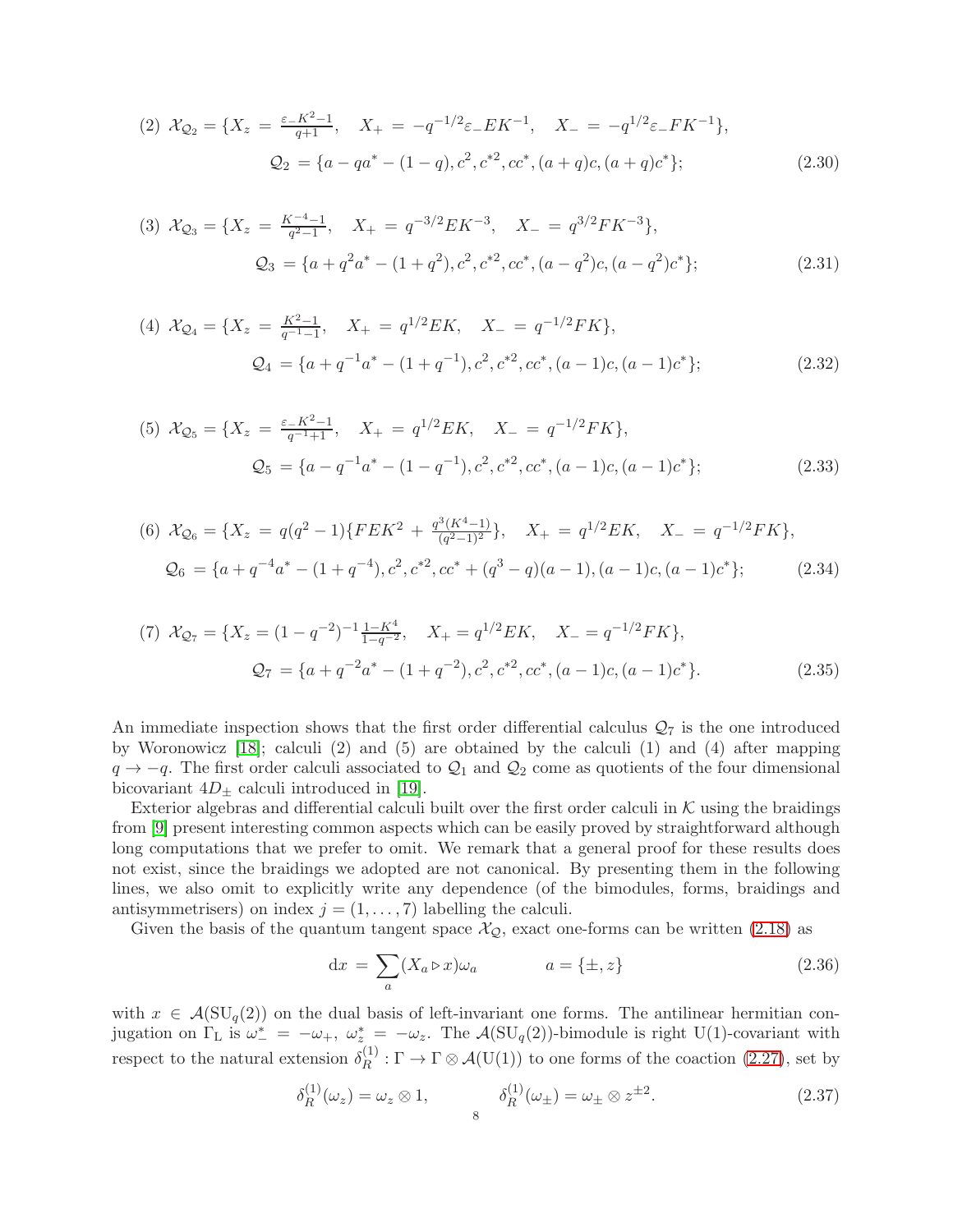The braiding and its inverse  $\sigma, \sigma^{-1}: \Gamma^{\otimes 2} \to \Gamma^{\otimes 2}$  are compatible with this U(1) grading, and have the following spectral decomposition,

$$
(1 - \sigma)(q^{2} + \sigma) = 0,
$$
  

$$
(1 - \sigma^{-1})(q^{-2} + \sigma^{-1}) = 0
$$
 (2.38)

with

<span id="page-8-0"></span>dim ker
$$
(1 - \sigma^{\pm}) = 6
$$
,  
dim ker $(q^{\pm 2} + \sigma^{\pm}) = 3$ . (2.39)

The antisymmetriser operators  $A_{\sigma^{\pm}}^{(k)} : \Gamma^{\otimes k} \to \Gamma^{\otimes k}$  they give rise can be written as

$$
A_{\sigma^{\pm}}^{(2)} = 1 - \sigma^{\pm}, \qquad \text{on } \Gamma^{\otimes 2}
$$

$$
A_{\sigma^{\pm}}^{(3)} = (1 - \sigma_2^{\pm})(1 - \sigma_1^{\pm} + \sigma_1^{\pm}\sigma_2^{\pm}), \qquad \text{on } \Gamma^{\otimes 3}
$$
(2.40)

with  $\sigma_1^{\pm} = (\sigma^{\pm} \otimes 1)$  and  $\sigma_2^{\pm} = (1 \otimes \sigma^{\pm})$ , while  $A_{\sigma^{\pm}}^{(k)}$  are trivial for  $k \geq 4$ . They yield an isomorphic (as left-covariant  $\mathcal{A}(\mathrm{SU}_q(2))$ -bimodules) pair of exterior algebras Range $(A_\sigma^{(k)}) = \Gamma_\sigma^k \sim \Gamma_{\sigma^-}^k =$ Range $(A_{\sigma}^{(k)})$  whose dimensions coincide to those in the classical setting, namely dim  $\Gamma_{\sigma^{\pm}}^{k} = 3!/(3-1)$ k)!. A basis of left invariant two forms in  $\Gamma_\sigma^2$  is given by  $\{\omega_- \wedge \omega_+, \omega_+ \wedge \omega_z, \omega_z \wedge \omega_-\}$ ; it allows to write the isomorphism above as  $\omega_a \wedge \omega_b = q^2 \omega_a \vee \omega_b$  (with  $a \neq b$ ) where the symbol  $\vee$  clearly represents the wedge product in the exterior algebras  $\Gamma_{\sigma}$ -. Given  $\vartheta = \omega_- \otimes \omega_+ \otimes \omega_z$ , left invariant volume forms are then, up to complex numbers,

<span id="page-8-2"></span><span id="page-8-1"></span>
$$
\theta_{\pm} = A_{\sigma^{\pm}}^{(3)}(\vartheta) \tag{2.41}
$$

with  $\theta_- = q^{-6}\theta_+$ .

Equipped with the natural graded extension of the exterior differential in [\(2.36\)](#page-7-0), these exterior algebras give isomorphic differential calculi  $(d, \Gamma_{\sigma}) \sim (d, \Gamma_{\sigma^{-1}})$ . Such differential calculi turn out to be isomorphic to the universal calculus  $(d, \Gamma_u)$ , since the relation ker  $A_{\sigma^{\pm}}^{(k)} = S_{\mathcal{Q}}$  among 2-sided ideals (see section [2.2\)](#page-4-0) holds.

The action of the antisymmetrisers  $A_{\sigma^{\pm}}^{(k)}$  on  $\Gamma_{\sigma^{\pm}}^{k}$  is constant. Their spectral resolution  $A_{\sigma^{\pm}}^{(k)}(\phi)$  =  $\lambda_{\scriptscriptstyle (k)}^\pm$  $\frac{1}{(k)}\phi$  with  $\phi$  a k-form yields:

$$
\lambda_{(2)}^{\pm} = (1 + q^{\pm 2}) \qquad \lambda_{(3)}^{\pm} = (1 + q^{\pm 2})(1 + q^{\pm 2} + q^{\pm 4}). \tag{2.42}
$$

The isomorphisms  $\Gamma^k_{\sigma} \sim \Gamma^k_{\sigma^{-1}}$  can then be written in terms of these spectral resolutions:

<span id="page-8-3"></span>
$$
\frac{\omega_a \wedge \omega_b}{\lambda_{(2)}^+} = \frac{\omega_a \vee \omega_b}{\lambda_{(2)}^-}, \qquad \frac{\theta_+}{\lambda_{(3)}^+} = \frac{\theta_-}{\lambda_{(3)}^-}.
$$
\n(2.43)

Remark 2.1. Considering the properties of the so called Drinfeld-Radford-Yetter modules, it is possible to define a braiding  $\Psi$  on  $\Gamma^{\otimes 2}$  as a map which satisifies a braid equation [\(2.22\)](#page-5-2) on  $\Gamma^{\otimes 3}$ , using the U(1)-right covariance of the calculi on  $SU_q(2)$  as explained in [\[14\]](#page-22-14). We notice that such a braiding has been considered in [\[2,](#page-22-15) [3\]](#page-22-16) for the case of the Woronowicz' calculus, together with a further braiding  $\sigma$  (depending on  $\Psi$ ) obtained in order to construct a meaningful Killing metric, and that they both do not coincide with the braiding we are using in this paper, coming from [\[9\]](#page-22-9).

Explicit calculations show, this happens for any of the calculi we consider. The spectral decompositions of the braiding  $\Psi$  corresponding to any of the calculi in K presents dim ker(1 –  $\Psi$ ) = 2 (see [\(2.39\)](#page-8-0)). This shows moreover that  $\mathcal{S}_{\mathcal{Q}} \nsubseteq \ker(1 - \Psi)$ : the exterior algebra  $\Gamma_{\Psi}$  (built using the braiding  $\Psi$ ) is not a quotient of the universal exterior algebra  $\Gamma_u$  built over the first order differential calculus  $\Gamma$  as described in section [2.2.](#page-4-0) A direct inspection of section 6 in [\[2\]](#page-22-15) moreover shows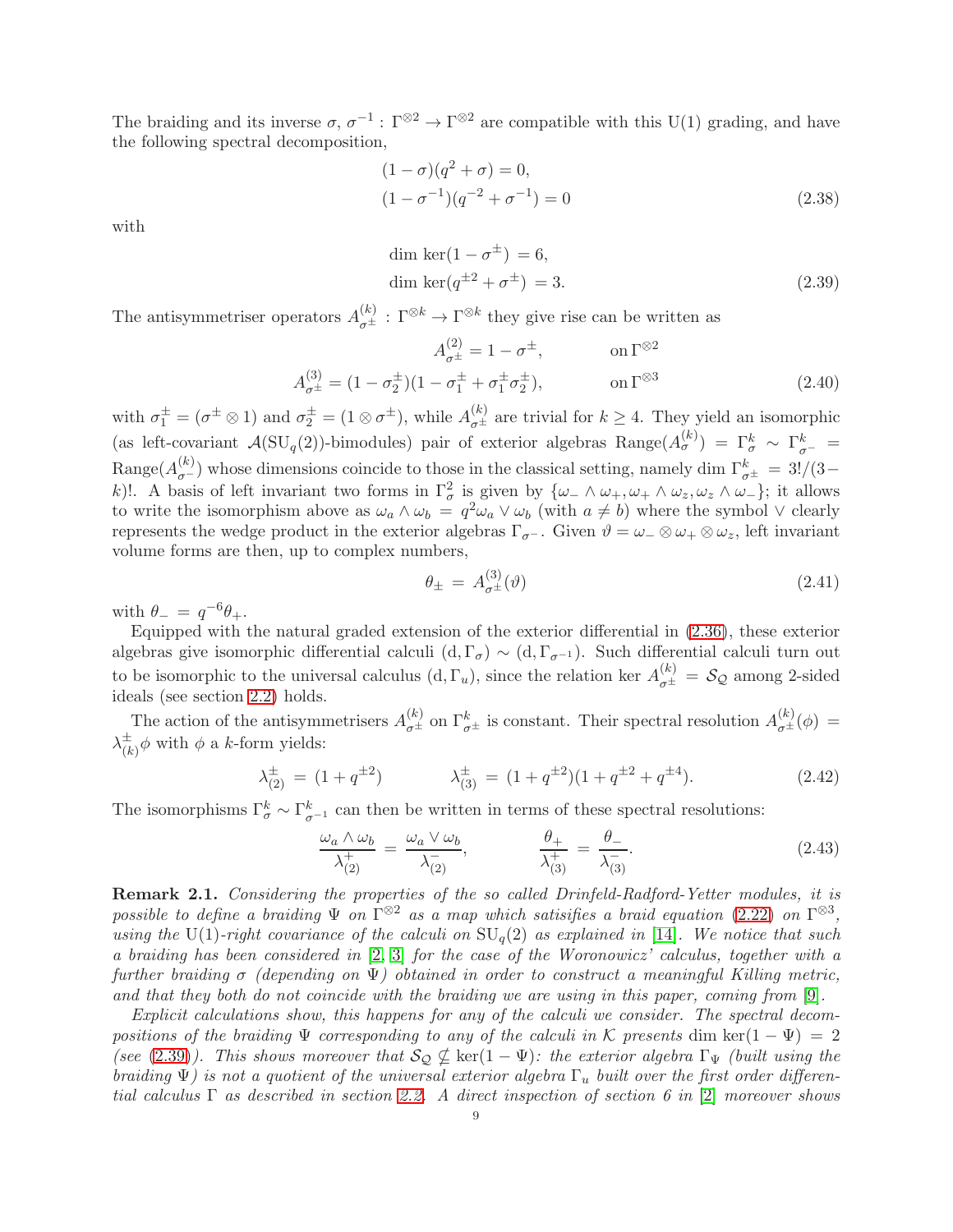the differences between the braiding  $\sigma$  on the 3D Woronowicz' calculus used there and the braidings associated to  $K$  in our approach.

## 3. HODGE OPERATORS AND SYMMETRIC CONTRACTIONS OVER  $SU_q(2)$

<span id="page-9-0"></span>The question is now to exploit how it is possible to suitably translate the classical path described in section [2.1](#page-2-1) into a quantum path towards the introduction of a notion of Hodge duality operators and of symmetric contractions on the exterior algebras  $\Gamma_{\sigma^{\pm}}$ . We start by introducing an operator which parallels the classical one defined in [\(2.5\)](#page-2-7).

<span id="page-9-1"></span>3.1. Contractions and symmetry. Since we are interested in Hodge duality operators whose corresponding Laplacians map line bundles elements  $\mathcal{L}_n \subset \mathcal{A}(\mathrm{SU}_q(2))$  to themselves, we consider the class of non degenerate  $\mathcal{A}(\mathrm{SU}_q(2))$ -left invariant and U(1)-right invariant contractions. We define it as the set of maps  $g : \Gamma_L \times \Gamma_L \to \mathbb{C}$ , provided they fullfill the condition  $g(\omega_a, \omega_b) = 0$  if  $n_a + n_b \neq 0$  with  $\delta_R^{(1)}$  $R^{(1)}$ :  $\omega_j \mapsto \omega_j \otimes z^{n_j}$  via [\(2.37\)](#page-7-1). The only non zero coefficients of the contraction are then (non degeneracy being equivalent to  $\alpha \beta \gamma \neq 0$ )

<span id="page-9-2"></span>
$$
g(\omega_-, \omega_+) = \alpha, \qquad g(\omega_+, \omega_-) = \beta, \qquad g(\omega_z, \omega_z) = \gamma. \tag{3.1}
$$

This contraction is naturally extended to the left invariant part of  $\Gamma_{\sigma^{\pm}}$ ; recalling the classical expressions [\(2.3\)](#page-2-4), [\(2.4\)](#page-2-8), via the actions of the quantum antisymmetrisers  $A_{\sigma^{\pm}}^{(k)}$  [\(2.40\)](#page-8-1) we set

$$
g(\omega_{a_1} \wedge \ldots \wedge \omega_{a_k}, \omega_{b_1} \wedge \ldots \wedge \omega_{b_s}) = g(A_{\sigma}^{(k)}(\omega_{a_1} \otimes \ldots \otimes \omega_{a_k}), A_{\sigma}^{(s)}(\omega_{b_1} \otimes \ldots \otimes \omega_{b_s}))
$$

together with the obvious analog definition on  $\Gamma_{\sigma}$ -. From the ordered set of one forms given by  $\vartheta \in \Gamma_{\mathrm{L}}^{\otimes 3}$  $L^{\infty}$ , we define the quantum determinants of the contraction g – with respect to the braidings  $\sigma^{\pm}$  – as

$$
\det_{\sigma^{\pm}} g = \frac{1}{\lambda_{(3)}^{\pm}} g(\theta_{\pm}, \theta_{\pm}), \tag{3.2}
$$

reading  $\det_{\sigma} g = q^6 \det_{\sigma} g$ . We set then the hermitian volume forms  $\mu_{\pm} = m_{\pm} \theta_{\pm} = \mu_{\pm}^*$  from [\(2.41\)](#page-8-2) with  $m_{\pm} \in \mathbb{R}$ , and generalising the classical [\(2.5\)](#page-2-7) to the quantum setting, the linear  $\mathcal{A}(\mathrm{SU}_q(2))$ - linear operators  $S_{\sigma^{\pm}} : \Gamma^k_{\sigma^{\pm}} \to \Gamma^{3-k}_{\sigma^{\pm}}$  as

$$
S_{\sigma^{\pm}}(\omega) = \frac{1}{\lambda_{(k)}^{\pm}} g(\omega, \mu_{\pm})
$$
\n(3.3)

on a left-invariant basis; the modulus of the scale factors of the volume are chosen by  $S^2_{\sigma^{\pm}}(1)$  = sgn(det<sub> $\sigma^{\pm}$ g). Corresponding to these operators we introduce sesquilinear  $\mathcal{A}(\mathrm{SU}_q(2))$ -left invariant</sub> scalar products by

<span id="page-9-3"></span>
$$
\{\omega, \omega'\}_{\sigma} = \int_{\mu_{+}} \omega^* \wedge S_{\sigma}(\omega'),
$$
  

$$
\{\omega, \omega'\}_{\sigma^{-}} = \int_{\mu_{-}} \omega^* \vee S_{\sigma^{-}}(\omega'). \tag{3.4}
$$
  

$$
10
$$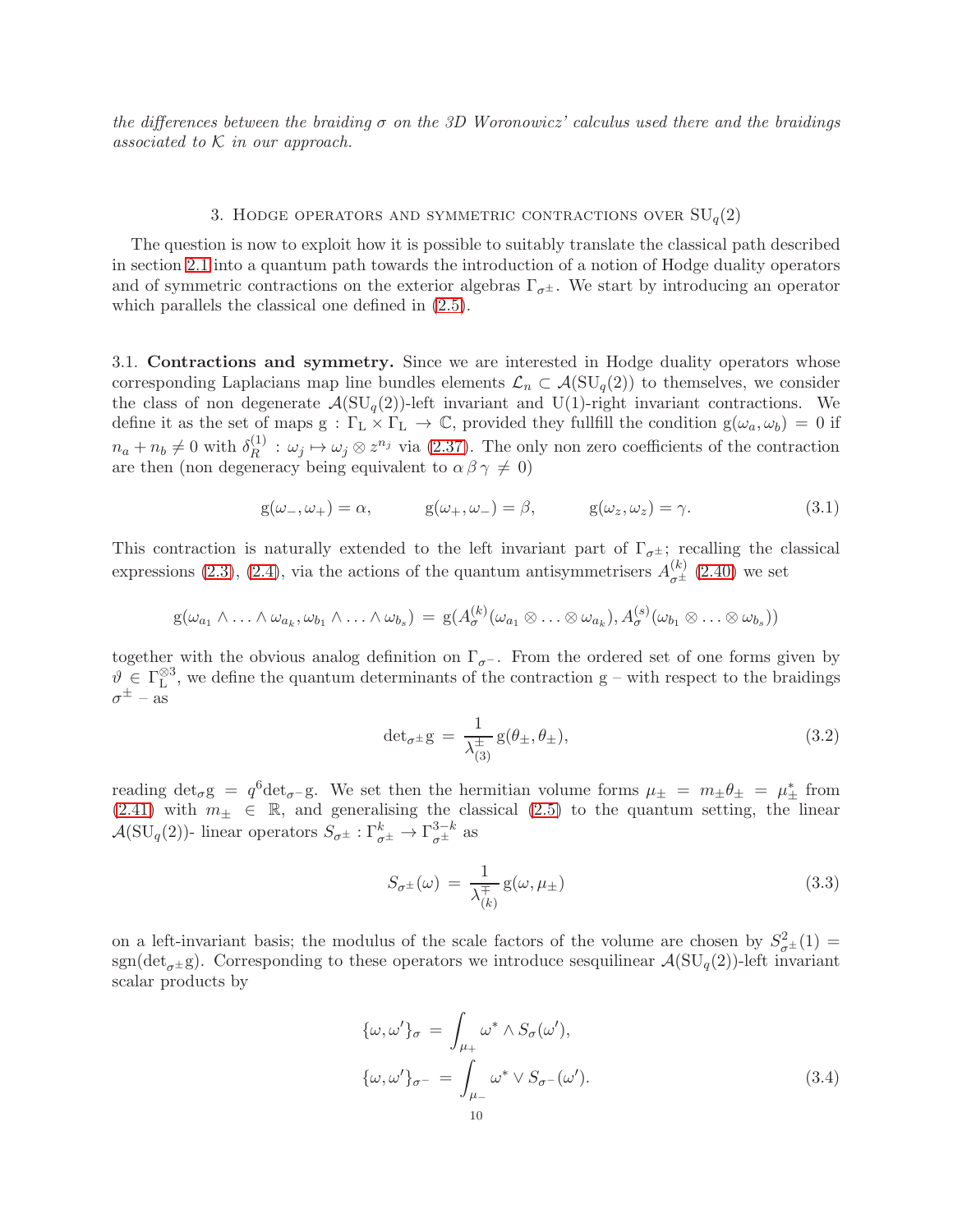The integral on  $\Gamma_{\sigma^{\pm}}^3$  is defined in terms of the Haar functional h by  $\int_{\mu_{\pm}} x \mu_{\pm} = h(x)$  for  $x \in$  $\mathcal{A}(\mathrm{SU}_q(2))$ . The isomorphisms [\(2.43\)](#page-8-3) allow to prove the following relations:

$$
S_{\sigma^{-}}(1) = \left(\frac{m_{-}}{m_{+}}\right) \left(\frac{\lambda_{(3)}^{-}}{\lambda_{(3)}^{+}}\right) S_{\sigma}(1),
$$
  
\n
$$
S_{\sigma^{-}}(\omega) = \left(\frac{m_{-}}{m_{+}}\right) \left(\frac{\lambda_{(3)}^{-}}{\lambda_{(3)}^{+}}\right) S_{\sigma}(\omega),
$$
  
\n
$$
S_{\sigma^{-}}(\phi) = \left(\frac{m_{-}}{m_{+}}\right) \left(\frac{\lambda_{(2)}^{-}}{\lambda_{(2)}^{+}}\right) \left(\frac{\lambda_{(3)}^{-}}{\lambda_{(3)}^{+}}\right) S_{\sigma}(\phi),
$$
  
\n
$$
S_{\sigma^{-}}(\theta) = \left(\frac{m_{-}}{m_{+}}\right) \left(\frac{\lambda_{(3)}^{-}}{\lambda_{(3)}^{+}}\right)^{2} S_{\sigma}(\theta),
$$
\n(3.5)

for any 1-form  $\omega$ , 2-form  $\phi$ , 3-form  $\theta$ . For the common scale factor one has

<span id="page-10-5"></span><span id="page-10-4"></span><span id="page-10-3"></span>
$$
\left(\frac{m_{-}}{m_{+}}\right)^{2} = \left(\frac{\lambda^{+}_{(3)}}{\lambda^{-}_{(3)}}\right)^{3} \tag{3.6}
$$

while, for the scalar products,

$$
\{\omega, \omega'\}_{\sigma^-} = \left(\frac{\lambda_{(2)}^+}{\lambda_{(2)}^-}\right) \left(\frac{\lambda_{(3)}^-}{\lambda_{(3)}^+}\right) \{\omega, \omega'\}_{\sigma},
$$
  

$$
\{\phi, \phi'\}_{\sigma^-} = \left(\frac{\lambda_{(3)}^-}{\lambda_{(3)}^+}\right) \{\phi, \phi'\}_{\sigma},
$$
  

$$
\{\theta, \theta'\}_{\sigma^-} = \left(\frac{\lambda_{(3)}^-}{\lambda_{(3)}^+}\right) \{\theta, \theta'\}_{\sigma}
$$
 (3.7)

for any pair  $\omega, \omega'$  of 1-forms,  $\phi, \phi'$  of 2-forms,  $\theta, \theta'$  of 3-forms.

<span id="page-10-0"></span>3.2. Scalar products and duality operators. Before analysing the spectral properties of the operators above, we use the spectral resolution of the antisymmetrisers further and introduce via the contraction map another sesquilinear  $\mathcal{A}(\mathrm{SU}_q(2))$ -left invariant scalar product on the exterior algebras  $\Gamma_{\sigma^{\pm}}$  by

<span id="page-10-2"></span>
$$
\langle x \,\omega, x' \omega' \rangle_{\sigma^{\pm}} = h(x^* x') \, \frac{1}{\lambda_{(k)}^{\pm}} \mathbf{g}(\omega^*, \omega'),\tag{3.8}
$$

where  $\omega, \omega'$  are left-invariant forms and  $h(x^*x')$  is again the action of the Haar functional h with  $x, x' \in \mathcal{A}(\mathrm{SU}_q(2))$ . Recalling the classical definition [\(2.11\)](#page-3-0), it is now natural to set the operators<sup>[4](#page-10-1)</sup>  $T_{\sigma^{\pm}} : \Gamma^k_{\sigma^{\pm}} \to \Gamma^{3-k}_{\sigma^{\pm}}$  by:

<span id="page-10-6"></span>
$$
\langle x \,\omega, x' \omega' \rangle_{\sigma} = \int_{\mu_{+}} (x \,\omega)^* \wedge T_{\sigma}(x' \omega'),
$$
  

$$
\langle x \,\omega, x' \omega' \rangle_{\sigma^{-}} = \int_{\mu_{-}} (x \,\omega)^* \vee T_{\sigma^{-}}(x' \omega'). \tag{3.9}
$$

<span id="page-10-1"></span><sup>&</sup>lt;sup>4</sup>This operator is the one described in [\[22\]](#page-22-11) for the Woronowicz calculus.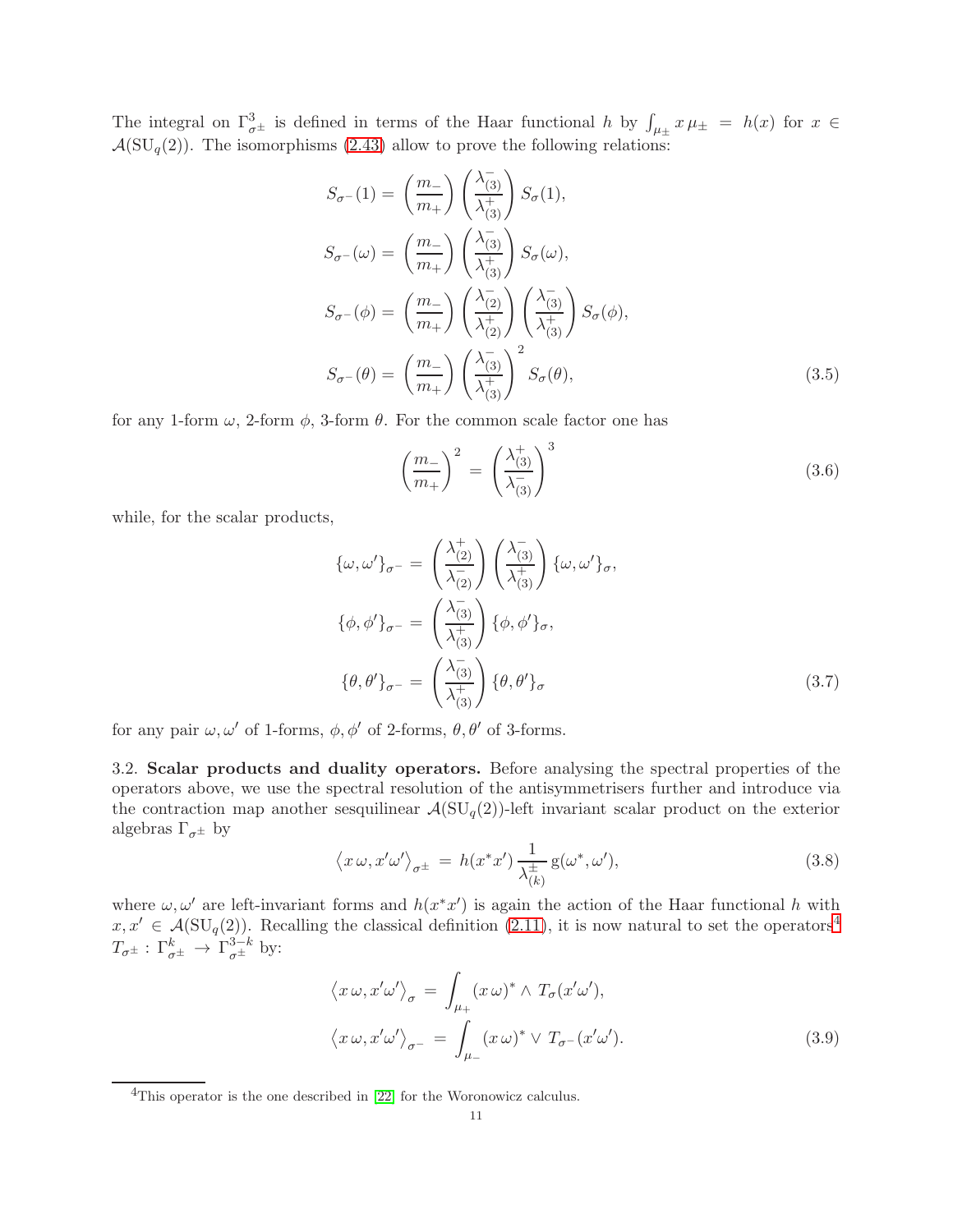Provided the contraction g is non degenerate, such operators  $T_{\sigma^{\pm}}$  are well-defined, bijective and left  $\mathcal{A}(\mathrm{SU}_q(2))$ -linear [\[6\]](#page-22-17). One immediately has

<span id="page-11-2"></span>
$$
T_{\sigma^{\pm}}(1) = \mu_{\pm},
$$
  
\n
$$
T_{\sigma^{\pm}}(\mu_{\pm}) = \langle \mu_{\pm}, \mu_{\pm} \rangle_{\sigma^{\pm}} = m_{\pm}^{2} \det_{\sigma^{\pm}} g.
$$
\n(3.10)

From [\(3.1\)](#page-9-2), the scalar product [\(3.8\)](#page-10-2) reads on left-invariant 1-forms (we omit the subscripts  $\sigma^{\pm}$  since they coincide)

<span id="page-11-4"></span>
$$
\langle \omega_-, \omega_- \rangle = -\beta, \qquad \langle \omega_+, \omega_+ \rangle = -\alpha, \qquad \langle \omega_z, \omega_z \rangle = -\gamma. \tag{3.11}
$$

If we assume the natural normalization condition  $T_{\sigma^{\pm}}^2(1) = \text{sgn}(\text{det}_{\sigma^{\pm}}g)$ , it is easy to prove that

<span id="page-11-1"></span>
$$
\langle \phi, \phi' \rangle_{\sigma^{-}} = \left( \frac{\lambda_{(2)}^{-}}{\lambda_{(2)}^{+}} \right)^3 \langle \phi, \phi' \rangle_{\sigma},
$$

$$
\langle \theta, \theta' \rangle_{\sigma^{-}} = \left( \frac{\lambda_{(3)}^{-}}{\lambda_{(3)}^{+}} \right)^3 \langle \theta, \theta' \rangle_{\sigma}
$$
(3.12)

which are the counterparts of the [\(3.7\)](#page-10-3) (with which they share the same notations) for the operators  $T_{\sigma^{\pm}}$  while, from [\(3.12\)](#page-11-1), we have

<span id="page-11-3"></span>
$$
\lambda_{(3)}^{-} m_{-}^{2} = \lambda_{(3)}^{+} m_{+}^{2}
$$
\n
$$
T_{\sigma^{-}}(1) = \left(\frac{m_{-}}{m_{+}}\right) \left(\frac{\lambda_{(3)}^{-}}{\lambda_{(3)}^{+}}\right) T_{\sigma}(1),
$$
\n
$$
T_{\sigma^{-}}(\omega) = \left(\frac{m_{-}}{m_{+}}\right) \left(\frac{\lambda_{(2)}^{-}}{\lambda_{(2)}^{+}}\right) T_{\sigma}(\omega),
$$
\n
$$
T_{\sigma^{-}}(\phi) = \left(\frac{m_{-}}{m_{+}}\right) T_{\sigma}(\phi),
$$
\n
$$
T_{\sigma^{-}}(\theta) = \left(\frac{m_{-}}{m_{+}}\right) T_{\sigma}(\theta),
$$
\n(3.13)

which are the counterparts of the previous  $(3.5)$ ,  $(3.6)$ . It is now evident that the operators  $(T_{\sigma^{\pm}}, S_{\sigma^{\pm}})$  differ, since the sesquilinear products [\(3.8\)](#page-10-2), [\(3.4\)](#page-9-3) differ and that they coincide only in the classical limit; one can easily for example check on 3-forms that

$$
\{\theta_{\pm}, \theta_{\pm}\}_{\sigma^{\pm}} = \frac{1}{\lambda_{(3)}^{\pm}} g(\theta_{\pm}, \theta_{\pm}) = \frac{\lambda_{(3)}^{\pm}}{\lambda_{(3)}^{\mp}} \langle \theta_{\pm}, \theta_{\pm} \rangle_{\sigma^{\pm}}.
$$
 (3.14)

In order to better understand the differences between the operators  $S_{\sigma^{\pm}}$ ,  $T_{\sigma^{\pm}}$  as well as their similarities, we explicitly present a deeper analysis in the case of the Woronowicz calculus  $(d, \Gamma_{\sigma^{\pm}}^{\mathcal{W}})$ , that we use as an example.

## <span id="page-11-0"></span>3.3. The guiding example. On the Woronowicz first order differential calculus the braiding reads

$$
\sigma(\omega_{a} \otimes \omega_{a}) = \omega_{a} \otimes \omega_{a}, \qquad a = \pm, z
$$
  
\n
$$
\sigma(\omega_{-} \otimes \omega_{+}) = (1 - q^{2})\omega_{-} \otimes \omega_{+} + q^{-2}\omega_{+} \otimes \omega_{-}, \qquad \sigma(\omega_{+} \otimes \omega_{-}) = q^{4}\omega_{-} \otimes \omega_{+},
$$
  
\n
$$
\sigma(\omega_{-} \otimes \omega_{z}) = (1 - q^{2})\omega_{-} \otimes \omega_{z} + q^{-4}\omega_{z} \otimes \omega_{-}, \qquad \sigma(\omega_{z} \otimes \omega_{-}) = q^{6}\omega_{-} \otimes \omega_{z},
$$
  
\n
$$
\sigma(\omega_{z} \otimes \omega_{+}) = (1 - q^{2})\omega_{z} \otimes \omega_{+} + q^{-4}\omega_{+} \otimes \omega_{z}, \qquad \sigma(\omega_{+} \otimes \omega_{z}) = q^{6}\omega_{z} \otimes \omega_{+}, \qquad (3.15)
$$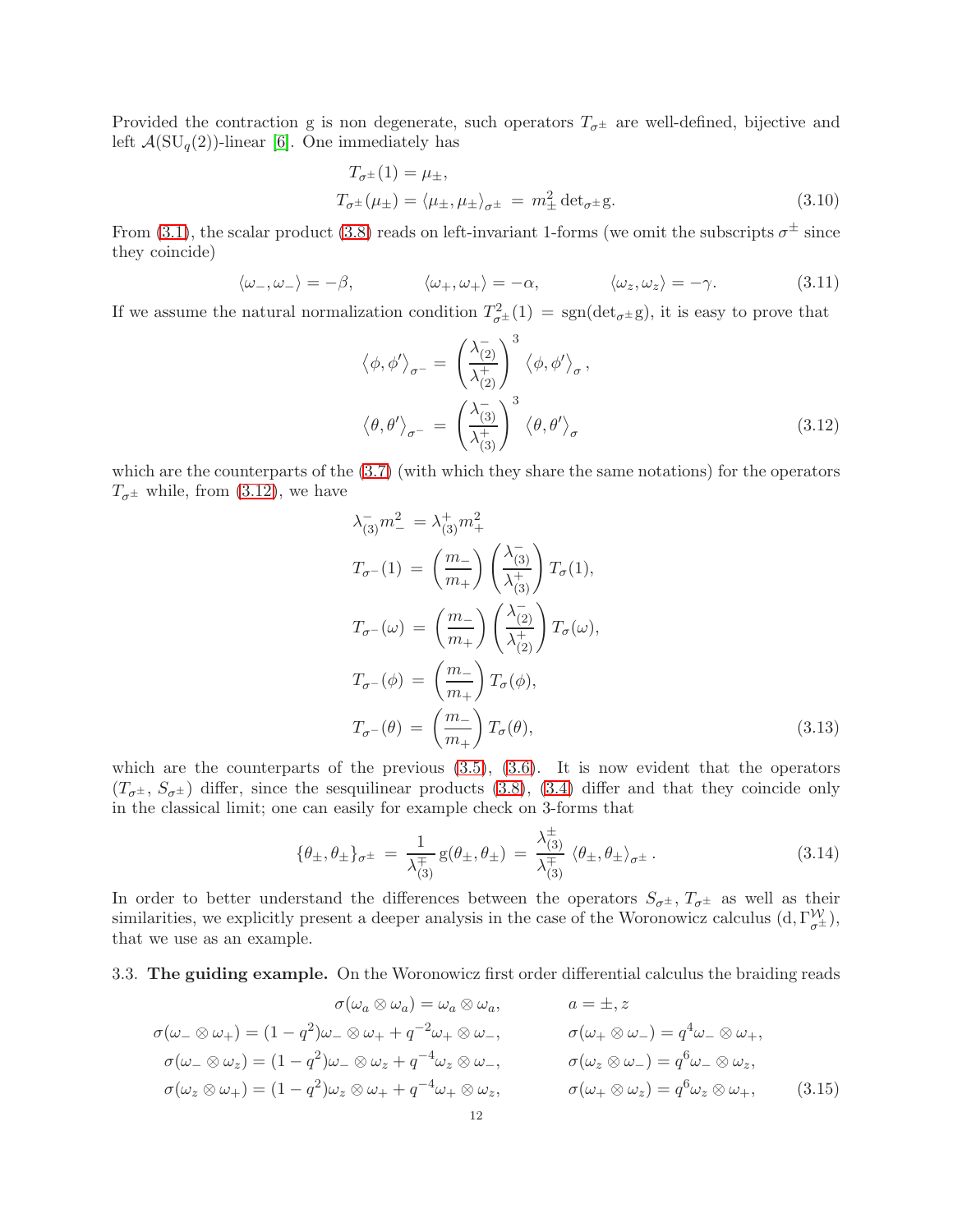so that the wedge product on the exterior algebra satisfies  $\omega_a \wedge \omega_a = 0$ ,  $(a = \pm, z)$  with

<span id="page-12-0"></span>
$$
\omega_- \wedge \omega_+ + q^{-2} \omega_+ \wedge \omega_- = 0, \qquad \omega_z \wedge \omega_{\mp} + q^{\pm 4} \omega_- \wedge \omega_z = 0. \tag{3.16}
$$

From [\(2.41\)](#page-8-2) and [\(2.43\)](#page-8-3) it is

$$
\theta = q^4 \omega_- \otimes (\omega_+ \otimes \omega_z - q^6 \omega_z \otimes \omega_+) + q^{-6} \omega_+ \otimes (\omega_z \otimes \omega_- - q^6 \omega_- \otimes \omega_z) + q^4 \omega_z \otimes (\omega_- \otimes \omega_+ - q^{-4} \omega_+ \otimes \omega_-)
$$
(3.17)

and

<span id="page-12-5"></span><span id="page-12-1"></span>
$$
g(\theta_+,\theta_+) = -6 q^4 \alpha \beta \gamma.
$$
\n(3.18)

Together with [\(3.10\)](#page-11-2), one has

$$
T_{\sigma}(\omega_{-}) = q^{-2}m_{+} \langle \omega_{-}, \omega_{-} \rangle \omega_{-} \wedge \omega_{z}, \qquad T_{\sigma}(\omega_{-} \wedge \omega_{z}) = q^{-2}m_{+} \langle \omega_{-} \wedge \omega_{z}, \omega_{-} \wedge \omega_{z} \rangle_{\sigma} \omega_{-}
$$
  
\n
$$
T_{\sigma}(\omega_{+}) = -m_{+} \langle \omega_{+}, \omega_{+} \rangle \omega_{+} \wedge \omega_{z}, \qquad T_{\sigma}(\omega_{+} \wedge \omega_{z}) = -m_{+} \langle \omega_{+} \wedge \omega_{z}, \omega_{+} \wedge \omega_{z} \rangle_{\sigma} \omega_{+}
$$
  
\n
$$
T_{\sigma}(\omega_{z}) = -m_{+} \langle \omega_{z}, \omega_{z} \rangle \omega_{-} \wedge \omega_{+}, \qquad T_{\sigma}(\omega_{-} \wedge \omega_{+}) = -m_{+} \langle \omega_{-} \wedge \omega_{+}, \omega_{-} \wedge \omega_{+} \rangle_{\sigma} \omega_{z}
$$
\n(3.19)

while the relations [\(3.13\)](#page-11-3) give the action of  $T_{\sigma}$ -. The expressions above depend only on the wedge products relations [\(3.16\)](#page-12-0); they are valid for any choice of a non degenerate scalar product on the space of left-invariant 1-, 2- and 3-forms. Since from the expression [\(3.4\)](#page-9-3) we see that the scalar product  $\{\ ,\ \}_{\sigma^{\pm}}$  characterises the operators  $S_{\sigma^{\pm}}$  in the same way the scalar product  $\langle , \ \rangle_{\sigma^{\pm}}$ characterises the operators  $T_{\sigma^{\pm}}$  (see [\(3.9\)](#page-10-6)), it is immediate to recover that the action of the operators  $S_{\sigma^{\pm}}$  can be written from the action of the operators  $T_{\sigma^{\pm}}$  after the mapping  $\langle , \rangle_{\sigma^{\pm}} \mapsto \{ , \}_{\sigma^{\pm}}$  on each space  $\Gamma^k_{\sigma^{\pm}}$ .

But we want to show that a deeper analogy exists. It is clear from the structure of the braiding that the scalar product [\(3.8\)](#page-10-2) on left-invariant k-forms  $(k = 2, 3)$  is a k-order polynomial in the first order terms [\(3.11\)](#page-11-4). This means that the definition [\(3.8\)](#page-10-2) amounts to set a specific choice for the extension to higher order forms of the scalar product  $\langle , \rangle_{\sigma}$  on 1-forms. For the example we are considering, we calculate

$$
\langle \omega_- \wedge \omega_+, \omega_- \wedge \omega_+ \rangle_{\sigma} = 2 \langle \omega_-, \omega_- \rangle \langle \omega_+, \omega_+ \rangle / \lambda_{(2)}^+,
$$
  

$$
\langle \omega_- \wedge \omega_z, \omega_- \wedge \omega_z \rangle_{\sigma} = 2 q^{-2} \langle \omega_-, \omega_- \rangle \langle \omega_z, \omega_z \rangle / \lambda_{(2)}^+,
$$
  

$$
\langle \omega_+ \wedge \omega_z, \omega_+ \wedge \omega_z \rangle_{\sigma} = 2 q^6 \langle \omega_+, \omega_+ \rangle \langle \omega_z, \omega_z \rangle / \lambda_{(2)}^+,
$$
 (3.20)

on 2-forms, and (see [\(3.18\)](#page-12-1))

<span id="page-12-4"></span><span id="page-12-3"></span>
$$
\langle \theta_+, \theta_+ \rangle_{\sigma} = \frac{6 q^4}{\lambda_{(3)}^+} \langle \omega_-, \omega_- \rangle \langle \omega_+, \omega_+ \rangle \langle \omega_z, \omega_z \rangle.
$$
 (3.21)

on the volume form. Concerning the scalar product [\(3.4\)](#page-9-3), we start by computing that we have

$$
\{\omega_{-}, \omega_{-}\}_{\sigma} = -\alpha, \qquad \{\omega_{+}, \omega_{+}\}_{\sigma} = -q^{4}\beta, \qquad \{\omega_{z}, \omega_{z}\}_{\sigma} = -q^{2}\gamma
$$
  

$$
\{\omega_{-}, \omega_{-}\}_{\sigma^{-}} = -q^{-4}\alpha, \qquad \{\omega_{+}, \omega_{+}\}_{\sigma^{-}} = -\beta, \qquad \{\omega_{z}, \omega_{z}\}_{\sigma^{-}} = -q^{-2}\gamma \qquad (3.22)
$$

on 1-forms. The next step is to understand how this scalar product on higher order forms can be written in terms of the scalar products among 1-forms. It turns then out that we can write:

<span id="page-12-2"></span>
$$
\{\omega_{-} \wedge \omega_{+}, \omega_{-} \wedge \omega_{+}\}_{\sigma} = 2 \{\omega_{-}, \omega_{-}\}_{\sigma} \{\omega_{+}, \omega_{+}\}_{\sigma} / \lambda_{(2)}^{+},
$$
  
\n
$$
\{\omega_{-} \wedge \omega_{z}, \omega_{-} \wedge \omega_{z}\}_{\sigma} = 2 q^{-2} \{\omega_{-}, \omega_{-}\}_{\sigma} \{\omega_{z}, \omega_{z}\}_{\sigma} / \lambda_{(2)}^{+},
$$
  
\n
$$
\{\omega_{+} \wedge \omega_{z}, \omega_{+} \wedge \omega_{z}\}_{\sigma} = 2 q^{6} \{\omega_{+}, \omega_{+}\}_{\sigma} \{\omega_{z}, \omega_{z}\}_{\sigma} / \lambda_{(2)}^{+},
$$
\n(3.23)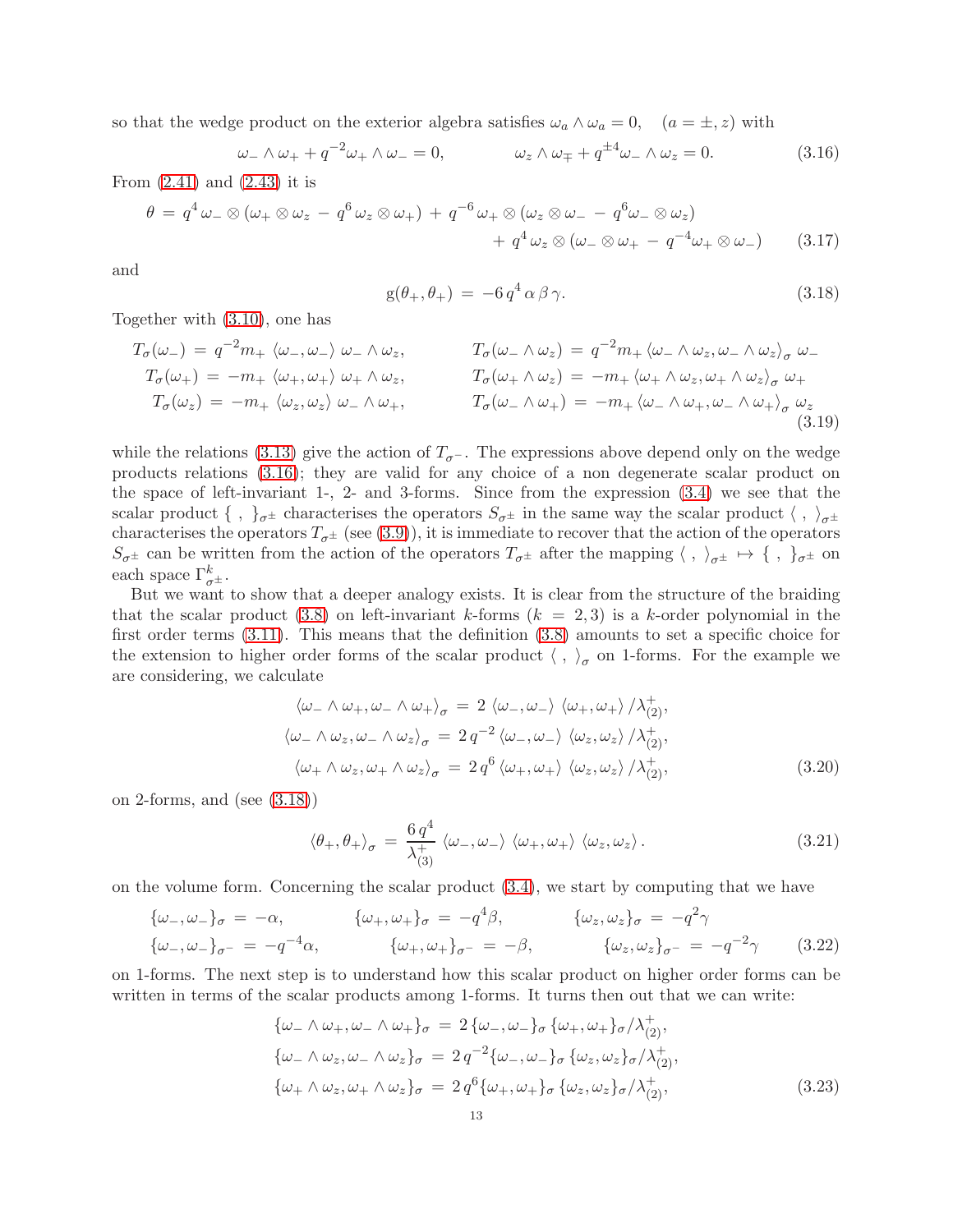and (see [\(3.18\)](#page-12-1))

<span id="page-13-4"></span><span id="page-13-2"></span>
$$
\{\theta_+,\theta_+\}_{\sigma} = \frac{6 q^4}{\lambda_{(3)}^+} \{\omega_-, \omega_-\}_{\sigma} \{\omega_+, \omega_+\}_{\sigma} \{\omega_z, \omega_z\}_{\sigma}.
$$
 (3.24)

on the volume form. The comparison is immediate: with respect to first order coefficients, the equations  $(3.23)$  have the same structure of the equations  $(3.20)$ , the equation  $(3.24)$  analogously has the same structure of the equation  $(3.21)$ . This equivalence holds also if we consider the scalar product defined by the operator  $S_{\sigma}$ -, as one may easily infers from

$$
\frac{\{\omega_a \vee \omega_b, \omega_a \vee \omega_b\}_{\sigma^-}}{\{\omega_a, \omega_a\}_{\sigma^-} \{\omega_b, \omega_b\}_{\sigma^-}} = \frac{\lambda_{(2)}^-}{\lambda_{(2)}^+} \frac{\{\omega_a \wedge \omega_b, \omega_a \wedge \omega_b\}_{\sigma}}{\{\omega_a, \omega_a\}_{\sigma} \{\omega_b, \omega_b\}_{\sigma}}
$$
\n
$$
\frac{\{\theta_{-}, \theta_{-}\}_{\sigma^-}}{\{\omega_{-}, \omega_{-}\}_{\sigma^-} \{\omega_{+}, \omega_{+}\}_{\sigma^-} \{\omega_z, \omega_z\}_{\sigma^-}} = \frac{\lambda_{(3)}^-}{\lambda_{(3)}^+} \frac{\{\theta_{+}, \theta_{+}\}_{\sigma}}{\{\omega_{-}, \omega_{-}\}_{\sigma} \{\omega_{+}, \omega_{+}\}_{\sigma} \{\omega_z, \omega_z\}_{\sigma}}
$$
\n
$$
(3.25)
$$

which parallel, for the specific example of the Woronowicz calculus, the relations [\(3.12\)](#page-11-1).

The collection of these results prove that the scalar products  $\{\ ,\ \}_{\sigma^{\pm}}$  among higher order (leftinvariant) forms can be obtained from  $\langle , \rangle_{\sigma^{\pm}}$  via the replacements of the 1-forms terms, as (restoring only for this expression the index  $\sigma^{\pm}$  to the  $\langle , \rangle$  scalar product between 1-forms)

<span id="page-13-3"></span>
$$
\langle \omega_a, \omega_b \rangle_{\sigma} \quad \leftrightarrow \quad \{ \omega_a, \omega_b \}_\sigma = \frac{1}{\lambda_{(k)}^-} \int_{\mu_+} \omega_a^* \wedge g(\omega_b, \mu_+),
$$
  

$$
\langle \omega_a, \omega_b \rangle_{\sigma^{-1}} \quad \leftrightarrow \quad \{ \omega_a, \omega_b \}_\sigma - = \frac{1}{\lambda_{(k)}^+} \int_{\mu_-} \omega_a^* \vee g(\omega_b, \mu_-);
$$
 (3.26)

the comparison between [\(3.4\)](#page-9-3) and [\(3.9\)](#page-10-6) convinces that the arrows in [\(3.26\)](#page-13-3) give the action of  $T_{\sigma^{\pm}}$ from the action of  $S_{\sigma^{\pm}}$  and viceversa.

<span id="page-13-0"></span>3.4. A shared pattern. We come now to the crucial point of our analysis. Does the equivalence – described above for our guiding example – between the scalar products defined by [\(3.8\)](#page-10-2) and [\(3.4\)](#page-9-3) hold also for the other calculi in K on  $SU_q(2)$ ? Do – for any fixed calculus in K – these two families share the same pattern, once we look at the scalar products among higher order forms as polynomials over their first order coefficients? The answer is positive, and can be proved by straightforward but long explicit computations, since we miss a general theory for the set of non canonical braidings  $[9]$  we consider. Relations  $(3.25)$  hold for any of the calculi in K; the mappings in [\(3.26\)](#page-13-3) allow to obtain the action of the operators  $T_{\sigma^{\pm}}$  from that of the operators  $S_{\sigma^{\pm}}$  and viceversa.

<span id="page-13-1"></span>3.5. Symmetric and real contractions. We now use these operators to introduce a notion of symmetry and reality for the contraction g. Let us define the contraction g.

- (i)  $S_{\sigma^{\pm}}$ -symmetric (resp.  $T_{\sigma^{\pm}}$ -symmetric), provided the operators  $S_{\sigma^{\pm}}^2$  (resp.  $T_{\sigma^{\pm}}^2$ ) have the same degeneracy of the antisymmetrisers, namely is their action on one forms constant;
- (ii)  $S_{\sigma^{\pm}}$ -real (resp.  $T_{\sigma^{\pm}}$ -real), provided the relations  $S_{\sigma^{\pm}}(\omega_a^*) = (S_{\sigma^{\pm}}(\omega_a))^*$  (resp.  $T_{\sigma^{\pm}}(\omega_a^*) =$  $(T_{\sigma^{\pm}}(\omega_a))^*)$  on any left-invariant one form hold.

Denote by  $G_S^{\pm}$  $\frac{1}{S}$  (resp.  $G_T^{\pm}$  $T(T)$  the set of real and symmetric contractions: we consider then the corresponding dualities  $S_{\sigma^{\pm}}$  (resp.  $T_{\sigma^{\pm}}$ ) as Hodge operators. The relations [\(3.13\)](#page-11-3) enable to prove that  $G_S^+ = G_S^ \overline{S}$ , while the relations [\(3.25\)](#page-13-4) give also  $G_T^+ = G_T^ \overline{T}$  (from now on we shall then denote these sets by  $G_S, G_T$ ). The requirements of reality and symmetry clearly amount to constraint the parameters  $\alpha$ ,  $\beta$ ,  $\gamma$ ; such sets are not void, and do not coincide, i.e.  $G_T \neq G_S$ .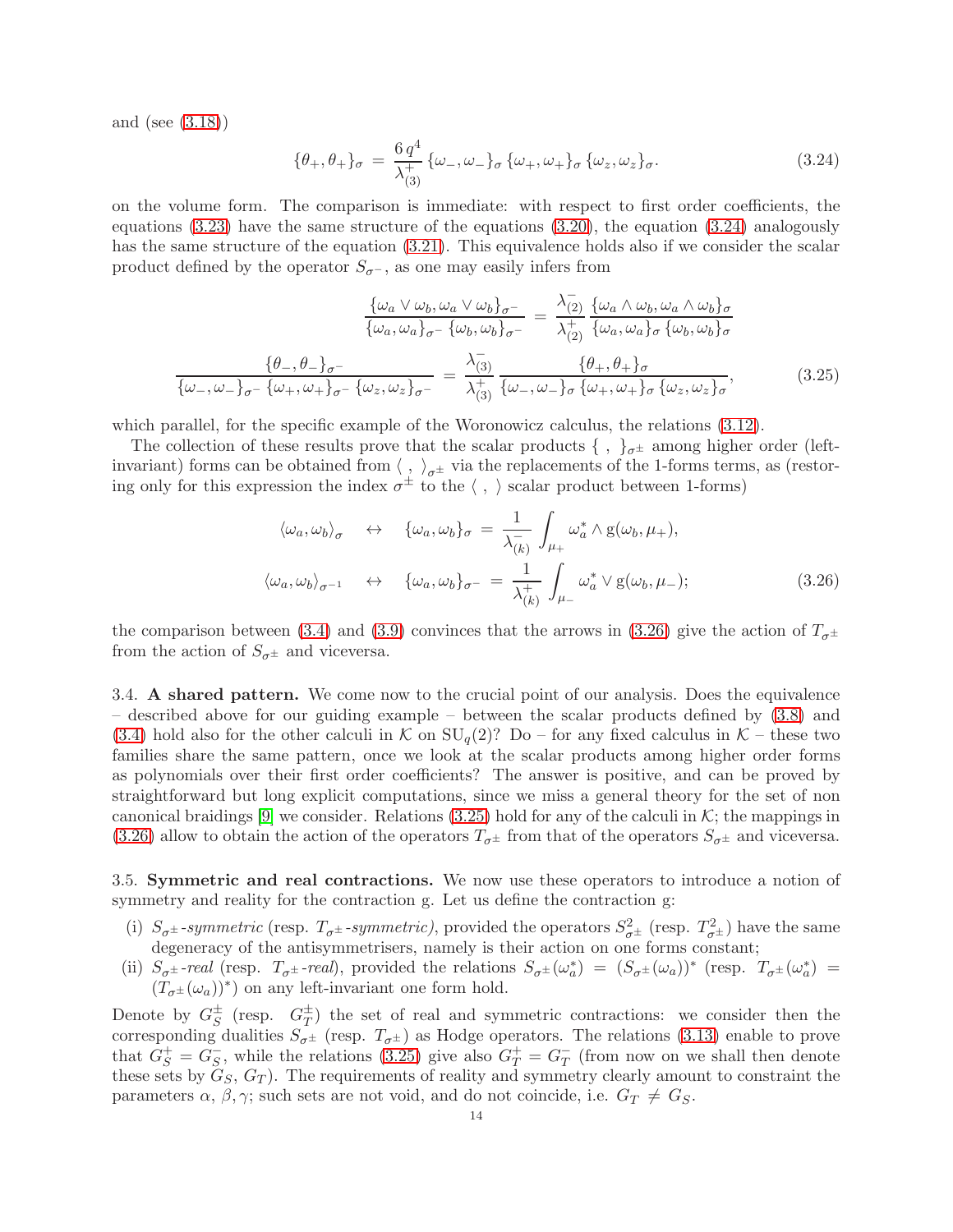It is easy to compute, for the Woronowicz calculus,

$$
g \in G_T \qquad \Leftrightarrow \qquad {\beta = q^6 \alpha \in \mathbb{R}, \, \gamma \in \mathbb{R}}
$$
  

$$
g \in G_S \qquad \Leftrightarrow \qquad {\beta = q^{10} \alpha \in \mathbb{R}, \, \gamma \in \mathbb{R}}
$$
  

$$
(3.27)
$$

Following the long analysis of the two scalar products and their corresponding Hodge duality operators, comes naturally that these two sets of constraints are equivalent, if they are written in terms of the corresponding scalar products on 1-forms, namely

$$
g \in G_T \qquad \Leftrightarrow \qquad \{ \langle \omega_-, \omega_- \rangle = q^6 \langle \omega_+, \omega_+ \rangle \in \mathbb{R}, \langle \omega_z, \omega_z \rangle \in \mathbb{R} \}
$$
  

$$
g \in G_S \qquad \Leftrightarrow \qquad \{ \{ \omega_-, \omega_- \}_{\sigma^{\pm}} = q^6 \{ \omega_+, \omega_+ \}_{\sigma^{\pm}} \in \mathbb{R}, \{ \omega_z, \omega_z \}_{\sigma^{\pm}} \in \mathbb{R} \}.
$$
 (3.28)

Such an equivalence is again given by [\(3.26\)](#page-13-3). We close this part by saying that the equivalences given in  $(3.28)$  and  $(3.30)$  hold for any of the other six calculi  $(2.29)-(2.34)$  $(2.29)-(2.34)$  in K. This means, that what we have actually introduced is (for any of the calculi in  $K$  on  $SU_q(2)$ ) a notion of real and symmetric tensor over the vector space  $\mathcal{X}^{\otimes 2} = \mathcal{X} \otimes_{\mathbb{C}} \mathcal{X}$ , which we write as

<span id="page-14-3"></span><span id="page-14-2"></span><span id="page-14-1"></span>
$$
g = \sum_{a,b=\pm,z} g_{ab} X_a \otimes X_b \tag{3.29}
$$

with  $g_{ab} = g(\omega_a, \omega_b)$  belonging either to  $G_S$  or  $G_T$ . We notice that no compelling reason at this level of mathematical analysis allows to select the notion of  $T_{\sigma^{\pm}}$ -symmetry with respect to the one of  $S_{\sigma^{\pm}}$ -symmetry, nor to select one of the calculi we have considered.

What differs (only for  $q \neq 1$ ) are the spectra of the Laplacians associated to the Hodge operators  $T_{\sigma^{\pm}}$ ,  $S_{\sigma^{\pm}}$  and the symmetric tensor [\(3.29\)](#page-14-3), which turn out to be

$$
\Box^{(T)}x = \text{sgn}(\det_{\sigma^{\pm}}g) \sum_{a,b=\pm,z} [\langle \omega_a^*, \omega_b \rangle \ X_a X_b \triangleright x]
$$
  

$$
\Box^{(S)}x = \text{sgn}(\det_{\sigma^{\pm}}g) \sum_{a,b=\pm,z} [\{\omega_a^*, \omega_b\}_{\sigma^{\pm}} X_a X_b \triangleright x].
$$
 (3.30)

It is interesting to notice that such Laplacians depend on the scalar products associated to the symmetric and real tensor [\(3.29\)](#page-14-3).

In the next part we present, for each of these calculi, the sufficient ingredients to build the isomorphic exterior algebras and the Hodge operator  $S_{\sigma}$  together with its corresponding class of real and symmetric contractions (those which are  $\mathcal{A}(\mathrm{SU}_q(2))$ -left invariant and U(1)-right coinvariant). As we saw, this is enough to construct the operators  $S_{\sigma}$ -,  $T_{\sigma}$ ±.

<span id="page-14-0"></span>3.6. Hodge operators. We follow the numbering in section [2.3;](#page-5-0) we assume the non degeneracy of the contraction g in [\(3.1\)](#page-9-2), that is  $\alpha \beta \gamma \neq 0$ .

(1) Given the quantum tangent space  $\mathcal{X}_{\mathcal{Q}_1}$  the exact one forms are

$$
da = -q c^* \omega_+ + a \omega_z, da^* = c \omega_- - q^{-1} a^* \omega_z, de^* = -q^{-1} a \omega_- - q^{-1} c^* \omega_z;
$$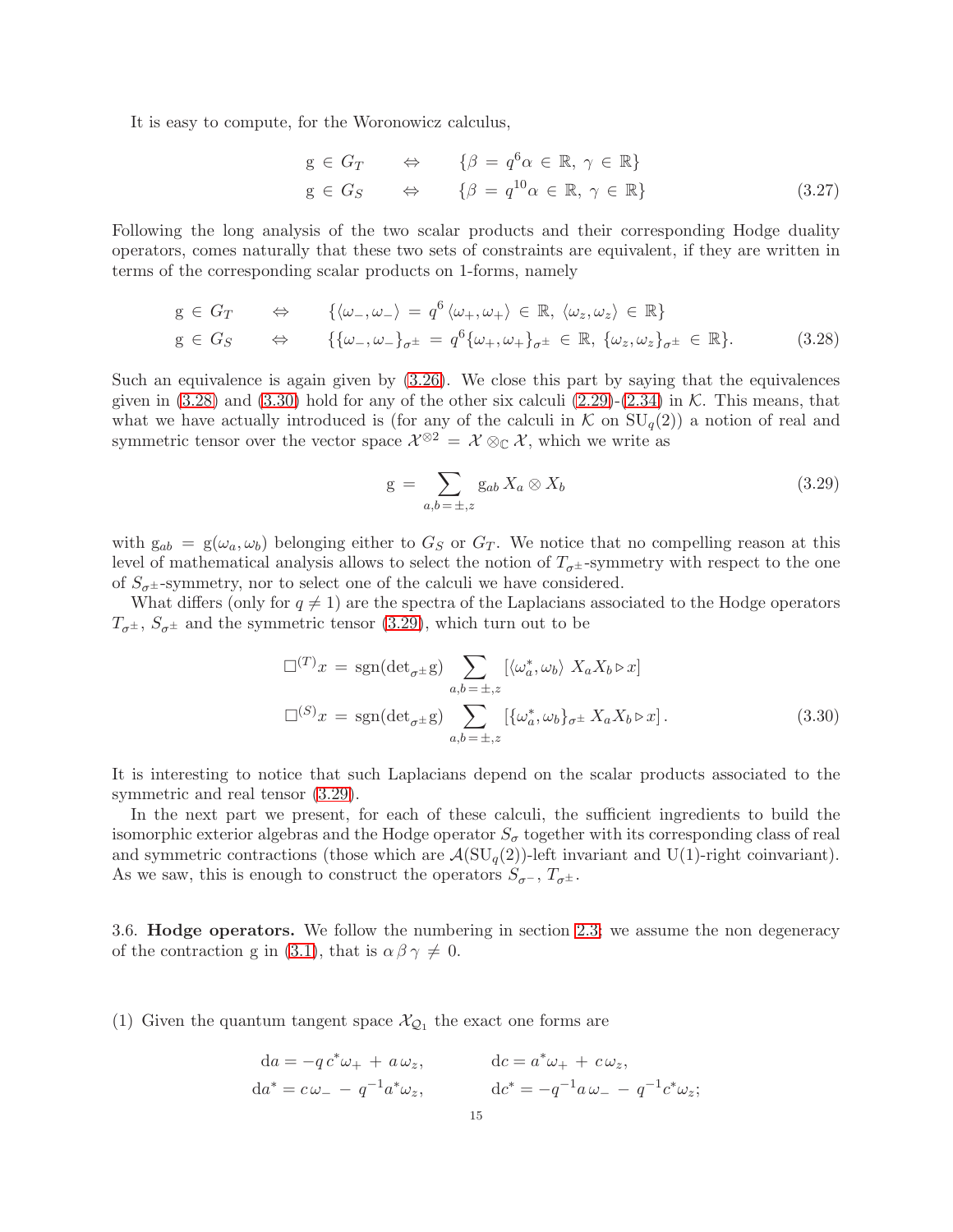and the braiding reads

$$
\sigma(\omega_{\pm} \otimes \omega_{\pm}) = \omega_{\pm} \otimes \omega_{\pm},
$$
  
\n
$$
\sigma(\omega_{z} \otimes \omega_{z}) = \omega_{z} \otimes \omega_{z} + \frac{q(1-q)}{1+q^{-1}}(\omega_{+} \otimes \omega_{-} - \omega_{-} \otimes \omega_{+}),
$$
  
\n
$$
\sigma(\omega_{-} \otimes \omega_{+}) = q^{2}\omega_{+} \otimes \omega_{-} + (1-q^{2})\omega_{-} \otimes \omega_{+},
$$
  
\n
$$
\sigma(\omega_{-} \otimes \omega_{z}) = q^{2}\omega_{z} \otimes \omega_{-} + (1-q^{2})\omega_{-} \otimes \omega_{z},
$$
  
\n
$$
\sigma(\omega_{z} \otimes \omega_{+}) = q^{2}\omega_{+} \otimes \omega_{z} + (1-q^{2})\omega_{z} \otimes \omega_{+},
$$
  
\n
$$
\sigma(\omega_{+} \otimes \omega_{z}) = \omega_{z} \otimes \omega_{+}.
$$
  
\n
$$
\sigma(\omega_{+} \otimes \omega_{z}) = \omega_{z} \otimes \omega_{+}.
$$

The hermitian structure over left-invariant two forms and the wedge product antisymmetry are

$$
(\omega_- \wedge \omega_+)^* = -\omega_- \wedge \omega_+ = q^2 \omega_+ \wedge \omega_-,
$$
  

$$
(\omega_- \wedge \omega_z)^* = -\omega_z \wedge \omega_+ = q^2 \omega_+ \wedge \omega_z,
$$
  

$$
(\omega_+ \wedge \omega_z)^* = -\omega_z \wedge \omega_- = q^{-2} \omega_- \wedge \omega_z;
$$

the volume form  $\theta_+$  turns out to be a multiple of the classical one, namely the one we would obtain if the braiding were the classical flip,

<span id="page-15-2"></span>
$$
\theta_{+} = q^{4}(\omega_{-}\otimes(\omega_{+}\otimes\omega_{z}-\omega_{z}\otimes\omega_{+})+\omega_{+}\otimes(\omega_{z}\otimes\omega_{-}-\omega_{-}\otimes\omega_{z})+\omega_{z}\otimes(\omega_{-}\otimes\omega_{+}-\omega_{+}\otimes\omega_{-})),
$$
(3.31)

while for the normalisations of the Hodge operators one needs  $g(\theta_+,\theta_+) = -6q^8(\alpha\beta\gamma)$ . It is

$$
\{\omega_-, \omega_-\}_\sigma = -\alpha, \qquad \{\omega_+, \omega_+\}_\sigma = -q^4\beta, \qquad \{\omega_z, \omega_z\}_\sigma = -q^2\gamma.
$$

A contraction [\(3.1\)](#page-9-2) is  $S_{\sigma^{\pm}}$ -real and symmetric

<span id="page-15-1"></span><span id="page-15-0"></span>
$$
g \in G_S \qquad \Leftrightarrow \qquad \{\alpha = \beta \in \mathbb{R}, \gamma \in \mathbb{R}\},\tag{3.32}
$$

while  $g \in G_T \Leftrightarrow {\alpha = q^4 \beta \in \mathbb{R}, \gamma \in \mathbb{R}}$ . As corresponding Hodge operator we have:

$$
S_{\sigma}(1) = \mu_{+}, \qquad S_{\sigma}(\mu_{+}) = -\text{sgn}(\gamma),
$$
  
\n
$$
S_{\sigma}(\omega_{-}) = m_{+} q^{2} \{\omega_{-}, \omega_{-}\}_{\sigma} \omega_{-} \wedge \omega_{z}, \qquad S_{\sigma}(\omega_{-} \wedge \omega_{z}) = 2m(q^{6}/\lambda_{(2)}^{+})\{\omega_{-}, \omega_{-}\}_{\sigma} \{\omega_{z}, \omega_{z}\}_{\sigma} \omega_{-}
$$
  
\n
$$
S_{\sigma}(\omega_{+}) = -m_{+} \{\omega_{+}, \omega_{+}\}_{\sigma} \omega_{+} \wedge \omega_{z}, \qquad S_{\sigma}(\omega_{+} \wedge \omega_{z}) = -2m_{+}(1/\lambda_{(2)}^{+})\{\omega_{+}, \omega_{+}\}_{\sigma} \{\omega_{z}, \omega_{z}\}_{\sigma} \omega_{+}
$$
  
\n
$$
S_{\sigma}(\omega_{z}) = -m_{+} \{\omega_{z}, \omega_{z}\}_{\sigma} \omega_{-} \wedge \omega_{+}, \qquad S_{\sigma}(\omega_{-} \wedge \omega_{+}) = -2m(q^{4}/\lambda_{(2)}^{+})\{\omega_{-}, \omega_{-}\}_{\sigma} \{\omega_{+}, \omega_{+}\}_{\sigma} \omega_{z}
$$
  
\n(3.33)

with a normalisation condition  $m_+^2 \det_{\sigma} g = -sgn\gamma$ .

- (2) As we have already noticed, the structure of the exterior algebra corresponding to this calculus is obtained by that corresponding to the previous one by mapping  $q \to -q$ . Since the relations [\(3.33\)](#page-15-0) (and then the [\(3.32\)](#page-15-1)) are invariant by this reflection, the Hodge duality we obtain is exactly the previous one.
- (3) Given the quantum tangent space  $\mathcal{X}_{\mathcal{Q}_3}$  the exact one forms are

$$
da = -q c^* \omega_+ + a \omega_z, da^* = c \omega_- - q^{-2} a^* \omega_z, de^* = -q^{-1} a \omega_- - q^{-2} c^* \omega_z;
$$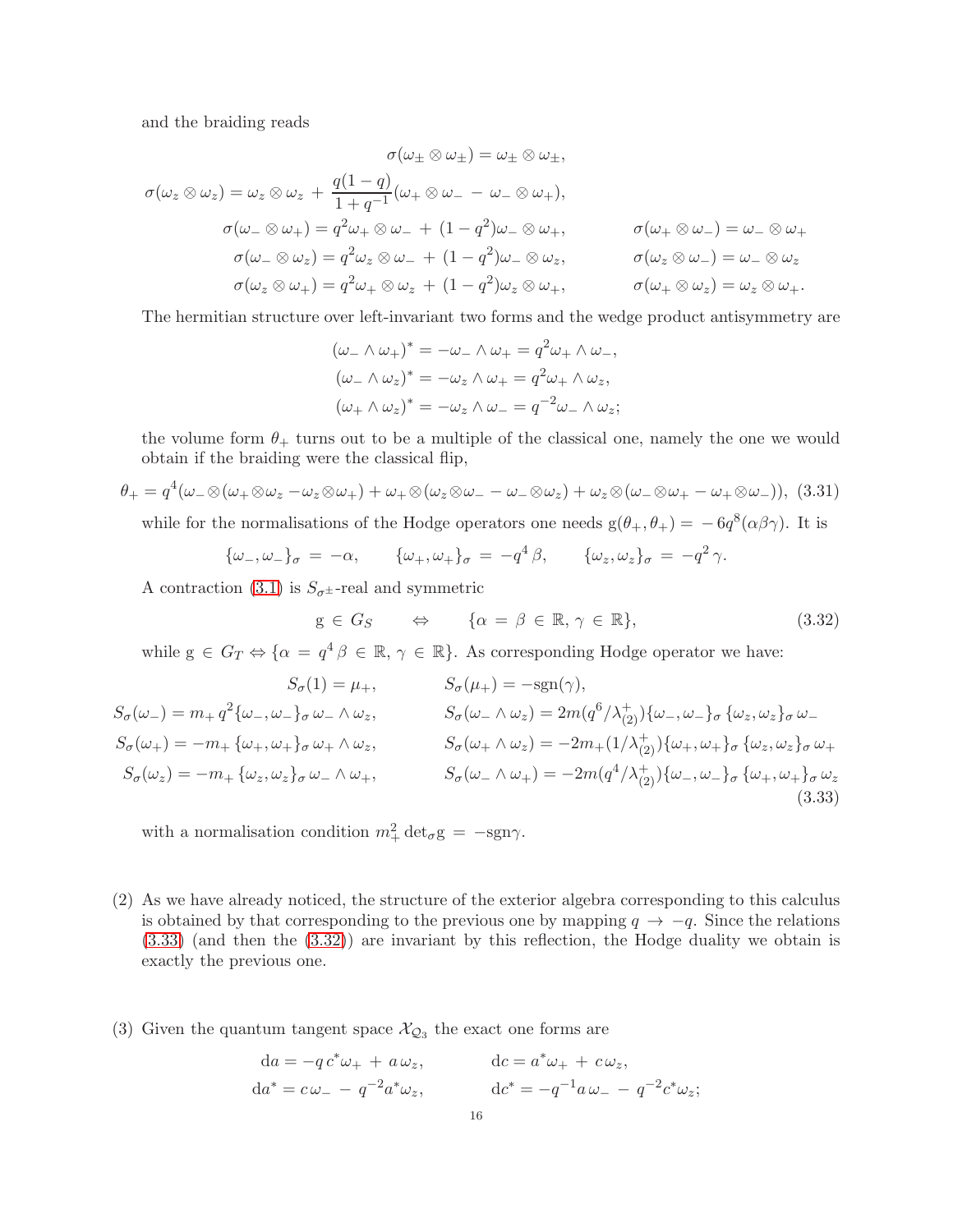with a braiding:

$$
\sigma(\omega_{\pm} \otimes \omega_{\pm}) = \omega_{\pm} \otimes \omega_{\pm},
$$
  
\n
$$
\sigma(\omega_{z} \otimes \omega_{z}) = \omega_{z} \otimes \omega_{z} + (q^{2} - 1)(\omega_{-} \otimes \omega_{+} - q^{4}\omega_{+} \otimes \omega_{-}),
$$
  
\n
$$
\sigma(\omega_{-} \otimes \omega_{+}) = q^{6}\omega_{+} \otimes \omega_{-} + (1 - q^{2})\omega_{-} \otimes \omega_{+},
$$
  
\n
$$
\sigma(\omega_{-} \otimes \omega_{z}) = q^{4}\omega_{z} \otimes \omega_{-} + (1 - q^{2})\omega_{-} \otimes \omega_{z},
$$
  
\n
$$
\sigma(\omega_{z} \otimes \omega_{-}) = q^{-2}\omega_{-} \otimes \omega_{z}
$$
  
\n
$$
\sigma(\omega_{z} \otimes \omega_{+}) = q^{4}\omega_{+} \otimes \omega_{z} + (1 - q^{2})\omega_{z} \otimes \omega_{+},
$$
  
\n
$$
\sigma(\omega_{+} \otimes \omega_{z}) = q^{-2}\omega_{z} \otimes \omega_{+}.
$$

The hermitian structure over left-invariant two forms is

$$
(\omega_- \wedge \omega_+)^* = -\omega_- \wedge \omega_+ = q^6 \omega_+ \wedge \omega_-,
$$
  

$$
(\omega_- \wedge \omega_z)^* = -\omega_z \wedge \omega_+ = q^4 \omega_+ \wedge \omega_z,
$$
  

$$
(\omega_+ \wedge \omega_z)^* = -\omega_z \wedge \omega_- = q^{-4} \omega_- \wedge \omega_z;
$$

the volume form  $\theta_+$  is

<span id="page-16-0"></span>
$$
\theta_{+} = q^{4}\omega_{-}\otimes(\omega_{+}\otimes\omega_{z} - q^{-2}\omega_{z}\otimes\omega_{+}) - q^{8}\omega_{+}\otimes(\omega_{-}\otimes\omega_{z} - q^{2}\omega_{z}\otimes\omega_{-}) + q^{4}\omega_{z}\otimes(\omega_{-}\otimes\omega_{+} - q^{4}\omega_{+}\otimes\omega_{-}),
$$
\n(3.34)

so to have  $g(\theta_+,\theta_+) = -6q^{12}(\alpha\beta\gamma)$ . It is

$$
\{\omega_-, \omega_-\}_\sigma = -\alpha, \qquad \{\omega_+, \omega_+\}_\sigma = -q^4\beta, \qquad \{\omega_z, \omega_z\}_\sigma = -q^2\gamma.
$$

A contraction [\(3.1\)](#page-9-2) is  $S_{\sigma^{\pm}}$ -real and symmetric

$$
g \in G_S \qquad \Leftrightarrow \qquad \{q^6 \alpha = \beta \in \mathbb{R}, \gamma \in \mathbb{R}\};\tag{3.35}
$$

while the conditions of  $T_{\sigma}$ -reality and symmetry for the same contraction are  $g \in G_T \Leftrightarrow \{\alpha =$  $q^{10}\beta \in \mathbb{R}, \gamma \in \mathbb{R}$ . The Hodge operator is:

$$
S_{\sigma}(1) = \mu_{+}, \qquad S_{\sigma}(\mu_{+}) = -\text{sgn}(\gamma),
$$
  
\n
$$
S_{\sigma}(\omega_{-}) = m_{+} q^{6} \{\omega_{-}, \omega_{-}\}_{\sigma} \omega_{-} \wedge \omega_{z}, \qquad S_{\sigma}(\omega_{-} \wedge \omega_{z}) = 2m_{+}(q^{12}/\lambda_{(2)}^{+})\{\omega_{-}, \omega_{-}\}_{\sigma} \{\omega_{z}, \omega_{z}\}_{\sigma} \omega_{-}
$$
  
\n
$$
S_{\sigma}(\omega_{+}) = -m_{+} \{\omega_{+}, \omega_{+}\}_{\sigma} \omega_{+} \wedge \omega_{z}, \qquad S_{\sigma}(\omega_{+} \wedge \omega_{z}) = -2m_{+}(q^{-2}/\lambda_{(2)}^{+})\{\omega_{+}, \omega_{+}\}_{\sigma} \{\omega_{z}, \omega_{z}\}_{\sigma} \omega_{+}
$$
  
\n
$$
S_{\sigma}(\omega_{z}) = m_{+} \{\omega_{z}, \omega_{z}\}_{\sigma} \omega_{-} \wedge \omega_{+}, \qquad S_{\sigma}(\omega_{-} \wedge \omega_{+}) = -2m_{+}(q^{8}/\lambda_{(2)}^{+})\{\omega_{-}, \omega_{-}\}_{\sigma} \{\omega_{+}, \omega_{+}\}_{\sigma} \omega_{z}
$$
  
\n(3.36)

with a normalisation condition  $m_+^2 \det_{\sigma} g = -sgn\gamma$ .

(4) Given the quantum tangent space  $\mathcal{X}_{\mathcal{Q}_4}$ , exact one forms are

$$
da = -q c^* \omega_+ + a \omega_z, \qquad dc = a^* \omega_+ + c \omega_z,
$$
  

$$
da^* = c \omega_- - q a^* \omega_z, \qquad dc^* = -q^{-1} a \omega_- - q c^* \omega_z;
$$

with a braiding:

$$
\sigma(\omega_{\pm} \otimes \omega_{\pm}) = \omega_{\pm} \otimes \omega_{\pm},
$$
  
\n
$$
\sigma(\omega_{z} \otimes \omega_{z}) = \omega_{z} \otimes \omega_{z} + \frac{1-q}{1+q} (\omega_{-} \otimes \omega_{+} - \omega_{+} \otimes \omega_{-}),
$$
  
\n
$$
\sigma(\omega_{+} \otimes \omega_{-}) = q^{2} \omega_{-} \otimes \omega_{+} + (1-q^{2}) \omega_{+} \otimes \omega_{-},
$$
  
\n
$$
\sigma(\omega_{z} \otimes \omega_{-}) = q^{2} \omega_{-} \otimes \omega_{z} + (1-q^{2}) \omega_{z} \otimes \omega_{-},
$$
  
\n
$$
\sigma(\omega_{-} \otimes \omega_{z}) = \omega_{z} \otimes \omega_{-}
$$
  
\n
$$
\sigma(\omega_{+} \otimes \omega_{z}) = q^{2} \omega_{z} \otimes \omega_{+} + (1-q^{2}) \omega_{+} \otimes \omega_{z},
$$
  
\n
$$
\sigma(\omega_{z} \otimes \omega_{+}) = \omega_{+} \otimes \omega_{z}.
$$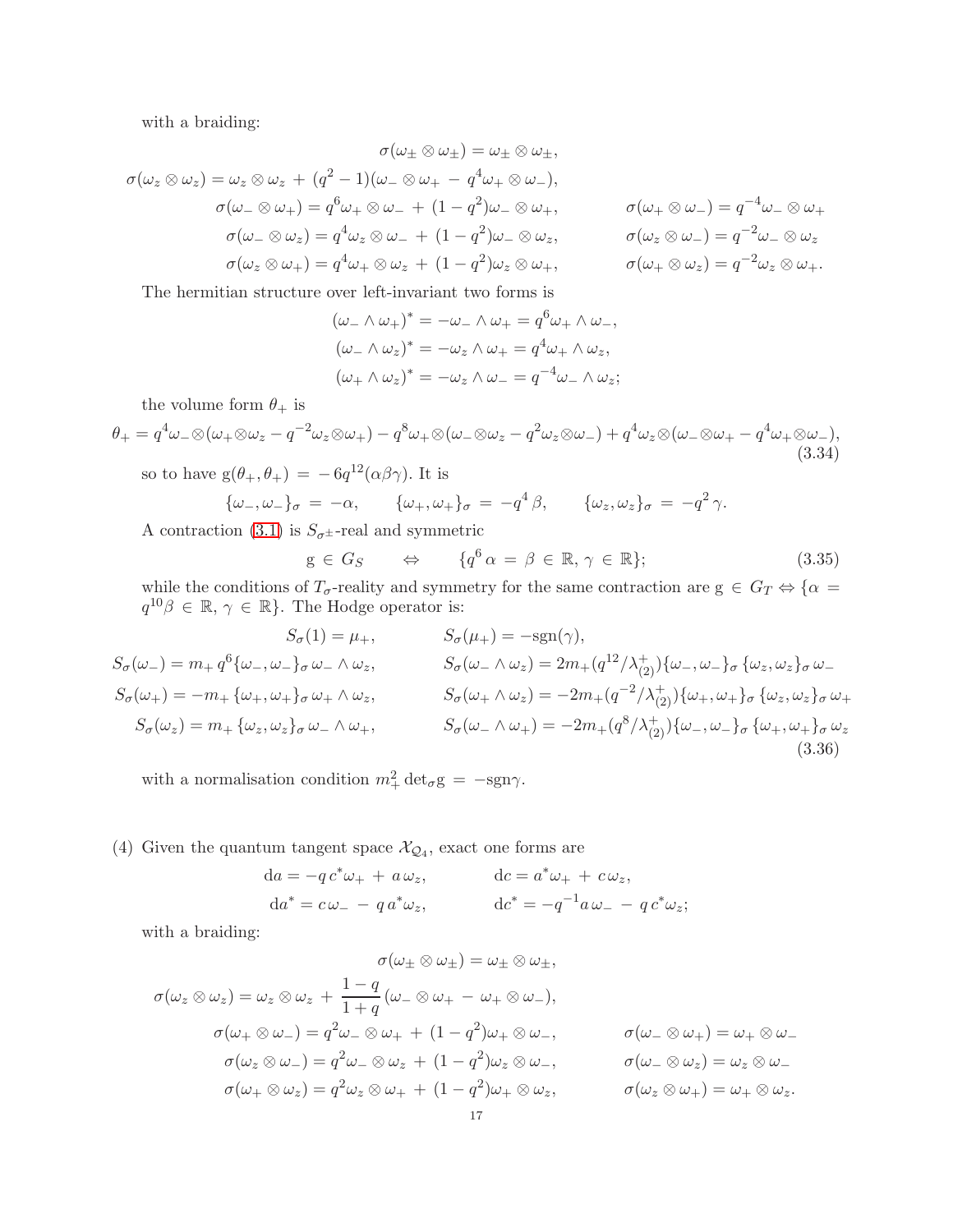The hermitian structure and wedge products read over left-invariant two forms:

$$
(\omega_- \wedge \omega_+)^* = -\omega_- \wedge \omega_+ = q^{-2}\omega_+ \wedge \omega_-,
$$
  
\n
$$
(\omega_- \wedge \omega_z)^* = -\omega_z \wedge \omega_+ = q^{-2}\omega_+ \wedge \omega_z,
$$
  
\n
$$
(\omega_+ \wedge \omega_z)^* = -\omega_z \wedge \omega_- = q^2\omega_- \wedge \omega_z;
$$

so that the volume form  $\theta_+$  is again a quantum multiple of the classical one:

<span id="page-17-2"></span>
$$
\theta_+ = q^2(\omega_-\otimes(\omega_+\otimes\omega_z-\omega_z\otimes\omega_+) + \omega_+\otimes(\omega_z\otimes\omega_--\omega_-\otimes\omega_z) + \omega_z\otimes(\omega_-\otimes\omega_+-\omega_+\otimes\omega_-)),
$$
 (3.37) giving the following expression  $g(\theta_+,\theta_+) = -6q^4(\alpha\beta\gamma)$ . It is

 $\{\omega_-, \omega_-\}_\sigma = -q^4 \alpha, \qquad {\{\omega_+, \omega_+\}}_\sigma = -\beta, \qquad {\{\omega_z, \omega_z\}}_\sigma = -q^2 \gamma.$ 

The set of  $S_{\sigma^{\pm}}$ -real and symmetric contraction is

<span id="page-17-1"></span><span id="page-17-0"></span>
$$
g \in G_S \qquad \Leftrightarrow \qquad \{ \alpha = \beta \in \mathbb{R}, \, \gamma \in \mathbb{R} \}; \tag{3.38}
$$

while the conditions of  $T_{\sigma}$ -reality and symmetry for the same contraction are  $g \in G_T \Leftrightarrow \{\alpha =$  $q^{-4}\beta \in \mathbb{R}, \gamma \in \mathbb{R}$ . The Hodge operator is:

$$
S_{\sigma}(1) = \mu_{+}, \qquad S_{\sigma}(\mu_{+}) = -\text{sgn}(\gamma),
$$
  
\n
$$
S_{\sigma}(\omega_{-}) = m_{+} q^{-2} \{\omega_{-}, \omega_{-}\}_{\sigma} \omega_{-} \wedge \omega_{z}, \qquad S_{\sigma}(\omega_{-} \wedge \omega_{z}) = 2m_{+}(q^{-2}/\lambda_{(2)}^{+})\{\omega_{-}, \omega_{-}\}_{\sigma} \{\omega_{z}, \omega_{z}\}_{\sigma} \omega_{-}
$$
  
\n
$$
S_{\sigma}(\omega_{+}) = -m_{+} \{\omega_{+}, \omega_{+}\}_{\sigma} \omega_{+} \wedge \omega_{z}, \qquad S_{\sigma}(\omega_{+} \wedge \omega_{z}) = -2m_{+}(q^{4}/\lambda_{(2)}^{+})\{\omega_{+}, \omega_{+}\}_{\sigma} \{\omega_{z}, \omega_{z}\}_{\sigma} \omega_{+}
$$
  
\n
$$
S_{\sigma}(\omega_{z}) = -m_{+} \{\omega_{z}, \omega_{z}\}_{\sigma} \omega_{-} \wedge \omega_{+}, \qquad S_{\sigma}(\omega_{-} \wedge \omega_{+}) = -2m_{+}(1/\lambda_{(2)}^{+})\{\omega_{-}, \omega_{-}\}_{\sigma} \{\omega_{+}, \omega_{+}\}_{\sigma} \omega_{z}
$$
  
\n(3.39)

with a normalisation condition  $m_+^2 \det_{\sigma} g = -sgn\gamma$ .

- (5) Again we refer to what already noticed, and do not explicitly report the results concerning the calculus generated by  $\mathcal{Q}_5$  since they can be obtained by the those of the previous calculus by mapping  $q \rightarrow -q$ . Once more, the relations [\(3.39\)](#page-17-0) (and then the [\(3.38\)](#page-17-1)) being invariant by this reflection, the Hodge duality we obtain is exactly the previous one.
- (6) Given the quantum tangent space  $\mathcal{X}_{\mathcal{Q}_6}$  the exact one forms are

$$
da = -q c^* \omega_+ - a \omega_z, da^* = c \omega_- + q^4 a^* \omega_z, de^* = -q^{-1} a \omega_- + q^4 c^* \omega_z;
$$

and the braiding reads

$$
\sigma(\omega_a \otimes \omega_a) = \omega_a \otimes \omega_a, \qquad \text{for } a = \pm, z
$$
  

$$
\sigma(\omega_- \otimes \omega_+) = q^{-4}\omega_+ \otimes \omega_- + (1 - q^2)\omega_- \otimes \omega_+ + q^2(q^2 - 1)\omega_z \otimes \omega_z,
$$
  

$$
\sigma(\omega_+ \otimes \omega_-) = q^6\omega_- \otimes \omega_+ - q^6(q^2 - 1)\omega_z \otimes \omega_z
$$
  

$$
\sigma(\omega_- \otimes \omega_z) = q^{-2}\omega_z \otimes \omega_- + (1 - q^2)\omega_- \otimes \omega_z, \qquad \sigma(\omega_z \otimes \omega_-) = q^4\omega_- \otimes \omega_z
$$
  

$$
\sigma(\omega_z \otimes \omega_+) = q^{-2}\omega_+ \otimes \omega_z + (1 - q^2)\omega_z \otimes \omega_+, \qquad \sigma(\omega_+ \otimes \omega_z) = q^4\omega_z \otimes \omega_+.
$$

The hermitian structure over left-invariant two forms and the wedge product antisymmetry are

$$
(\omega_- \wedge \omega_+)^* = -\omega_- \wedge \omega_+ = q^{-4}\omega_+ \wedge \omega_-,
$$
  

$$
(\omega_- \wedge \omega_z)^* = -\omega_z \wedge \omega_+ = q^{-2}\omega_+ \wedge \omega_z,
$$
  

$$
(\omega_+ \wedge \omega_z)^* = -\omega_z \wedge \omega_- = q^2\omega_- \wedge \omega_z;
$$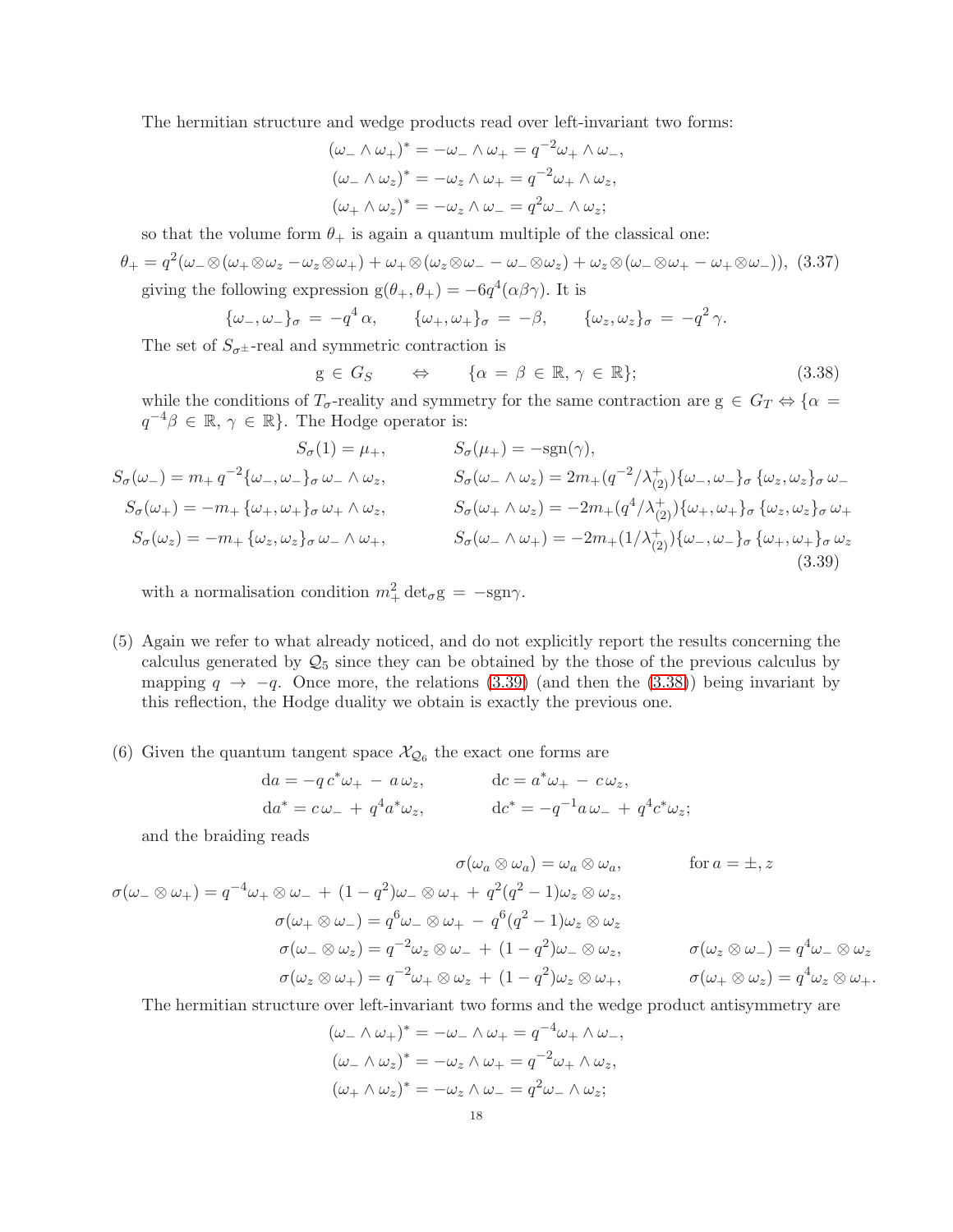and the volume form

$$
\theta_{+} = q^{2}\omega_{-} \otimes (q^{2}\omega_{+} \otimes \omega_{z} - q^{6}\omega_{z} \otimes \omega_{+})
$$
  
+ 
$$
q^{-6}\omega_{+} \otimes (\omega_{z} \otimes \omega_{-} - q^{4}\omega_{-} \otimes \omega_{z}) + q^{4}\omega_{z} \otimes (\omega_{-} \otimes \omega_{+} - q^{-6}\omega_{+} \otimes \omega_{-} + (1 - q^{2})\omega_{z} \otimes \omega_{z}),
$$
(3.40)

with  $g(\theta_+,\theta_+) = -q^2\gamma(6\alpha\beta-(1-q^2)^2\gamma^2)$ . For the scalar product [\(3.4\)](#page-9-3) one has

$$
\{\omega_-, \omega_-\}_\sigma = -\alpha, \qquad \{\omega_+, \omega_+\}_\sigma = -q^4\beta, \qquad \{\omega_z, \omega_z\}_\sigma = -q^2\gamma.
$$

The conditions of reality and symmetry of the contraction [\(3.1\)](#page-9-2) with respect to  $S_{\sigma}$  can be expressed by

<span id="page-18-0"></span>
$$
g \in G_S \qquad \Leftrightarrow \qquad \{ \alpha = -i q^6 \xi, \, \beta = i q^4 \rho, \, (q^2 - 1) \gamma = \pm 2 q^{-2} \xi; \, 0 \neq \xi \in \mathbb{R} \}, \qquad (3.41)
$$

while  $g \in G_T \Leftrightarrow {\alpha = i \rho, \beta = -i q^6 \rho, (q^2-1) \gamma = \pm 2 \rho; 0 \neq \rho \in \mathbb{R}}$ . Since these conditions appear counterintuitive, we report the expression that the determinant of the contraction for symmetric and real contractions acquires, namely

<span id="page-18-1"></span>
$$
\det_{\sigma^{\pm}} g = -\frac{2q^8}{\lambda_{(3)}^{\pm}} \gamma \rho^2. \tag{3.42}
$$

The corresponding Hodge operator is:

$$
S_{\sigma}(1) = \mu_{+}, \qquad S_{\sigma}(\mu_{+}) = -sgn(\gamma),
$$
  
\n
$$
S_{\sigma}(\omega_{-}) = m_{+} q^{-4} \{\omega_{-}, \omega_{-}\}_{\sigma} \omega_{-} \wedge \omega_{z}, \qquad S_{\sigma}(\omega_{-} \wedge \omega_{z}) = 2m_{+}(q^{-4}/\lambda_{(2)}^{+}) \{\omega_{-}, \omega_{-}\}_{\sigma} \{\omega_{z}, \omega_{z}\}_{\sigma} \omega_{-}
$$
  
\n
$$
S_{\sigma}(\omega_{+}) = -m_{+} \{\omega_{+}, \omega_{+}\}_{\sigma} \omega_{+} \wedge \omega_{z}, \qquad S_{\sigma}(\omega_{+} \wedge \omega_{z}) = -2m_{+}(q^{4}/\lambda_{(2)}^{+}) \{\omega_{+}, \omega_{+}\}_{\sigma} \{\omega_{z}, \omega_{z}\}_{\sigma} \omega_{+}
$$
  
\n
$$
S_{\sigma}(\omega_{z}) = -m_{+} \{\omega_{z}, \omega_{z}\}_{\sigma} \omega_{-} \wedge \omega_{+},
$$
  
\n
$$
S_{\sigma}(\omega_{-} \wedge \omega_{+}) = -(m_{+}/\lambda_{(2)}^{+})(2q^{-2} \{\omega_{-}, \omega_{-}\}_{\sigma} \{\omega_{+}, \omega_{+}\}_{\sigma} - (q(q^{2} - 1)(\{\omega_{z}, \omega_{z}\}_{\sigma})^{2})\omega_{z}
$$
  
\n(3.43)

with a normalisation condition  $m_+^2 \det_{\sigma} g = -sgn \gamma$ . Due to the symmetry and reality conditions [\(3.41\)](#page-18-0), the Laplacians [\(3.30\)](#page-14-2) have for this calculus a spectrum which is not real. This is a condition that characterises this calculus and the corresponding symmetric and real tensors g as in [\(3.29\)](#page-14-3) with respect to the others.

Once we have the explicit families of real and symmetric tensors g in [\(3.29\)](#page-14-3) for any of the calculi in  $K$ , we further address a question arose in the previous pages, namely we wonder whether it is possible to set a condition eventually selecting between the notions of  $T_{\sigma^{\pm}}$  and  $S_{\sigma^{\pm}}$  symmetry on one side, and even among the calculi considered above on the other.

Our approach is straightforward. We consider the set  $\mathfrak{G}$  of rank 2 tensors [\(3.29\)](#page-14-3) satisfying the symmetry condition  $g = g \circ \sigma$  (the meaning of this condition has been extensively analysed when the braiding is the canonical one associated to a bicovariant calculus), and we compare it with  $G_S, G_T$ . A direct inspection shows that  $\mathfrak{G} \neq G_T$  for any calculus in K, while  $\mathfrak{G} = G_S$  only for the calculi  $(1,2)$  and  $(4,5)$  following the list above (i.e. those defined in  $(2.29)$ ,  $(2.30)$ ,  $(2.32)$ ,  $(2.33)$ ). We call this subset  $K \subset \mathcal{K}$ . It is interesting to notice that the Woronowicz calculus does not fulfill this condition; the only calculi satisfying this condition are those, whose volume form is a multiple of the classical one, as it can be immediately seen from the explicit expressions in [\(3.17\)](#page-12-5), [\(3.31\)](#page-15-2),  $(3.34), (3.37), (3.40).$  $(3.34), (3.37), (3.40).$  $(3.34), (3.37), (3.40).$  $(3.34), (3.37), (3.40).$  $(3.34), (3.37), (3.40).$  $(3.34), (3.37), (3.40).$ 

We shall explore these calculi from a possible different perspective by studying an extension to the homogeneous space  $S_q^2$  of the formalism giving Hodge dualities on  $SU_q(2)$ .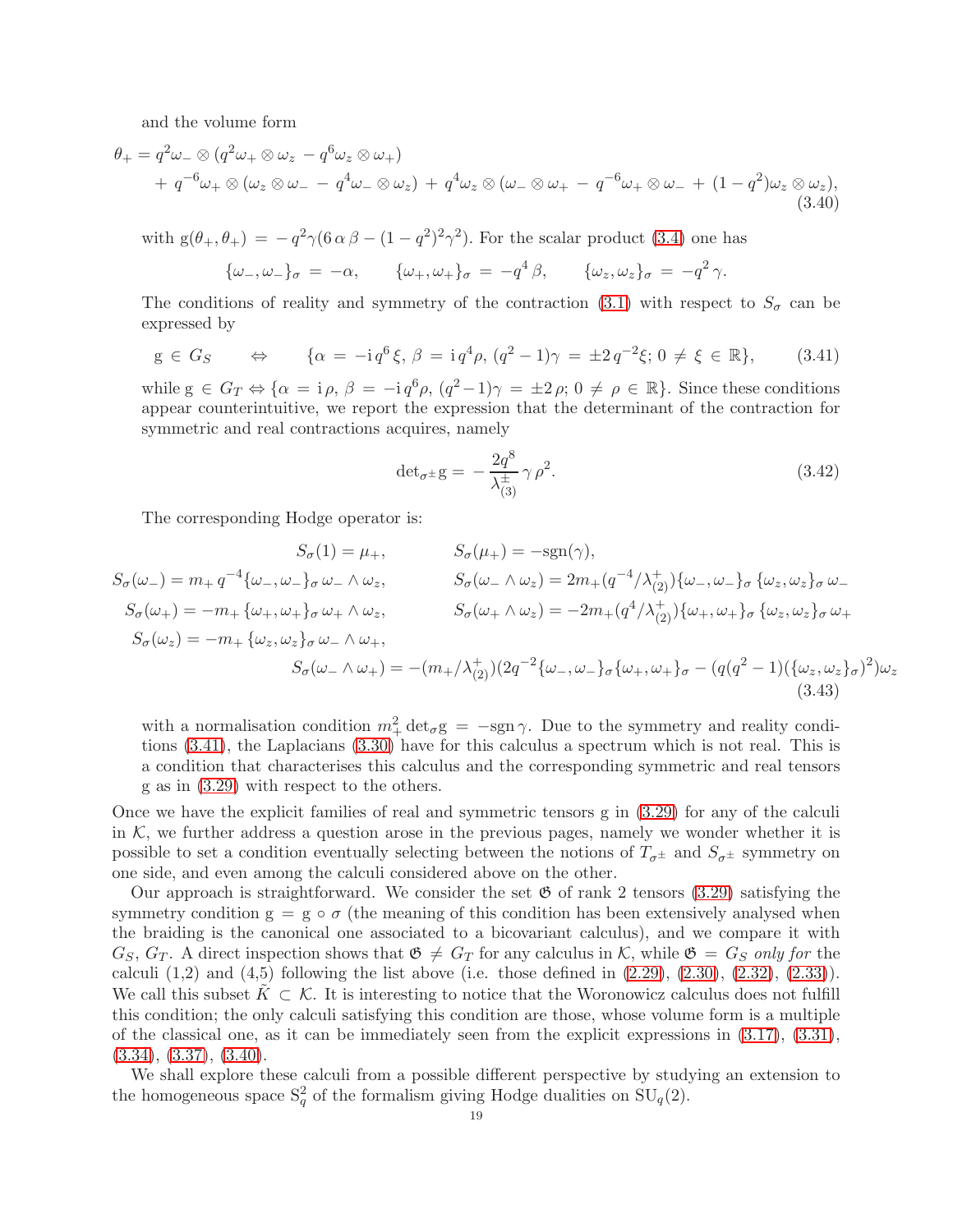### 4. HODGE OPERATORS OVER THE STANDARD PODLES SPHERE

<span id="page-19-0"></span>In section [2.3](#page-5-0) we introduced the standard Podles' sphere  $\mathcal{A}(S_q^2)$  as the subalgebra of U(1)coinvariant elements in  $\mathcal{A}(\mathrm{SU}_q(2))$  by the coaction given in  $(2.27)$ . As a set of generators for the algebra  $\mathcal{A}(S_q^2)$  we consider

<span id="page-19-2"></span>
$$
B_{-} = -ac^{*}, \qquad B_{+} = qca^{*}, \qquad B_{0} = \frac{q^{2}}{1+q^{2}} - q^{2}cc^{*}, \tag{4.1}
$$

with  $B_0^* = B_0, B_+^* = -qB_-^5$  $B_0^* = B_0, B_+^* = -qB_-^5$ .

Apply now the formalism developed in [\[5\]](#page-22-18): given the 3d calculi in K characterised by  $\mathcal{Q}_a$ ker  $\varepsilon_{\text{SU}_q(2)}$ , the position  $\pi(\mathcal{Q}_a) \subset \text{ker } \varepsilon_{\text{U}(1)}$  defines – from  $(2.26)$  – a calculus on U(1). For  $a \neq 6$ this calculus on  $U(1)$  is bicovariant and 1 dimensional – we call *projectable* such 3d calculi on  $\text{SU}_q(2)$ , and denote them by  $\mathcal{K}_\pi \subset \mathcal{K}$  – and notice that the position  $\pi(\mathcal{Q}_6)$  would induce on U(1) a trivial (0-dimensional) calculus. The restriction to  $S_q^2$  of the projectable calculi gives left-covariant calculi: in terms of the generators [\(4.1\)](#page-19-2) the first order part of such calculi (that is, for any of the realizations of the operator d) is characterized as the left covariant bimodule given by the quotient  $\Gamma(\mathrm{S}_q^2) = \mathcal{A}(\mathrm{S}_q^2) \{ \mathrm{d}B_{\pm}, \, \mathrm{d}B_0 \} / \omega_0$  where one has defined

$$
\omega_0 = q^{-1} B_- \mathrm{d}B_+ + q B_+ \mathrm{d}B_- - (1 + q^{-2}) B_0 \mathrm{d}B_0, \tag{4.5}
$$

while their higher order part is given as the quotient of the tensor products  $\Gamma^{\otimes}(S_q^2)$  by the differential ideal with generators  $\{\omega_0, d\omega_0\}$ . Such a characterization allows to understand that all these calculi on  $S_q^2$  are isomorphic to the well known 2d left covariant calculus described by Podles' in [\[16\]](#page-22-12) (the proof of this equivalence is straightforward, mimicking the one in [\[17,](#page-22-19) §3.4] which holds for all the projectable calculi over  $SU_q(2)$ .

It is moreover immediate to prove that this setting describes the geometry of  $U(1)$  Hopf fibrations over the quantum sphere  $S_q^2$  with compatible calculi. This compatibility allows to meaningful recover that the quantum tangent space  $\mathcal{X}_{\pi(\mathcal{Q}_a)}$  associated to the 1 dimensional calculs over U(1) is vertical for the fibrations, while the 2d exterior algebra over  $S_q^2$  is given by horizontal and U(1)-coequivariant exterior forms on  $SU_q(2)$  (more details can be found for example in [\[4\]](#page-22-20)). Adopting the so called frame bundle approach [\[15\]](#page-22-21) we write the exterior algebras over the Podles' sphere (corresponding to any of the projectable calculi over  $SU_q(2)$  as

<span id="page-19-3"></span>
$$
\Gamma_{\sigma}(S_q^2) = \mathcal{A}(S_q^2) \oplus (\mathcal{L}_{-2}\omega_- \oplus \mathcal{L}_{+2}\omega_+) \oplus \mathcal{A}(S_q^2)\omega_- \wedge \omega_+
$$
(4.6)

<span id="page-19-1"></span><sup>5</sup>They satisfy the algebraic relations:

$$
(1+q^{-2})(B_{-}B_{+} + q^{2}B_{+}B_{-}) = q((1+q^{-2})^{2}B_{0}^{2} - 1),
$$
  
\n
$$
q(B_{-}B_{+} - B_{+}B_{-}) + (q^{-2} - q^{2})B_{0}^{2} = (1-q^{2})B_{0},
$$
  
\n
$$
(1+q^{-2})(B_{-}B_{0} - q^{2}B_{0}B_{-}) = (1-q^{2})B_{-},
$$
  
\n
$$
(1+q^{-2})(B_{0}B_{+} - q^{2}B_{+}B_{0}) = (1-q^{2})B_{+}
$$
\n(4.2)

The isomorphism (compatible with the  $*$  anti-hermitian conjugation) to the algebra generated by  $\{e_{\pm 1}, e_0\}$  with relations given in (1)-(4) from [\[1\]](#page-22-22) (for the real form  $SU_q(2)$  of  $SL_q(2)$  it is  $e_{+1}^* = e_{-1}$ ) is given by:

$$
(1+q^{-2})B_0 \to e_0
$$
  
\n
$$
B_- \to \pm i e_{+1}
$$
  
\n
$$
B_+ \to \pm i q e_{-1}
$$
\n(4.3)

with the identification

$$
\lambda = (1 - q^2), \qquad \rho = 1. \tag{4.4}
$$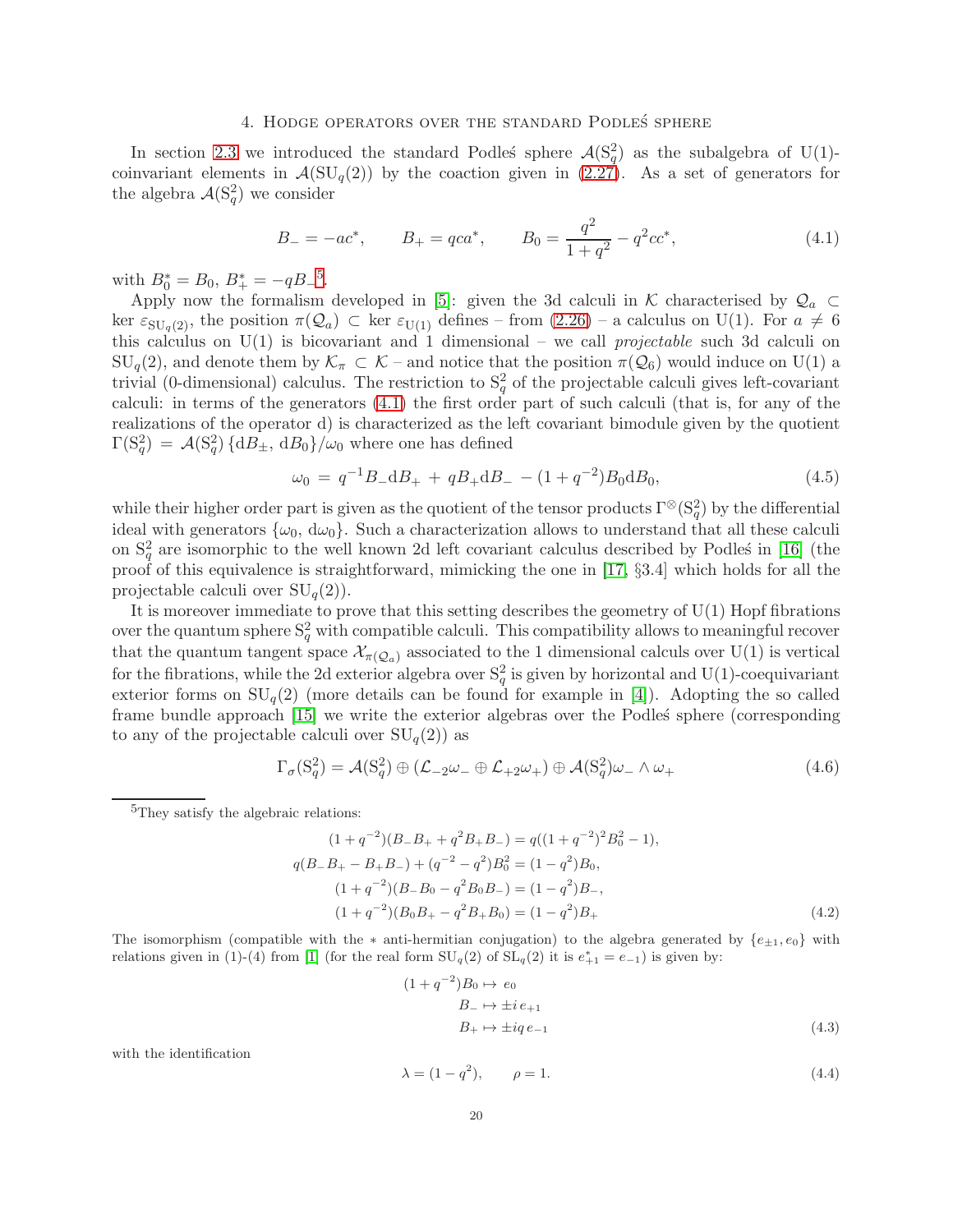(i.e. in a more complete – and heavier – notation one should write  $\Gamma_{\sigma}^{(a)}(S_q^2)$  and  $\omega_{\pm}^a$  with  $(1,\ldots,7) \ni$  $a \neq 6$ . We also remark that one has an isomorphism  $\Gamma_{\sigma}$ - $(S_q^2) \sim \Gamma_{\sigma}(S_q^2)$  for any projectable calculus). This expression is the counterpart in the quantum setting of the classical [\(2.8\)](#page-3-1): the sets  $\mathcal{L}_{\pm 2}\omega_{\pm}$  are not free  $\mathcal{A}(S_q^2)$ -bimodules, the top form bimodule *does* indeed have a 1 dimensional free  $\mathcal{A}(S_q^2)$  left invariant basis. Given the left invariant volume 2-forms

$$
\check{\mu}_{+} = i \check{m}_{+} \omega_{-} \wedge \omega_{+} \qquad \qquad \check{\mu}_{-} = i \check{m}_{-} \omega_{-} \vee \omega_{+} \tag{4.7}
$$

with  $\tilde{m}_{\pm} \in \mathbb{R}$  so to have  $\mu_{\pm}^* = \mu_{\pm}$ , we define the operators  $\check{S}_{\pm} : \Gamma^k_{\sigma^{\pm}}(S_q^2) \to \Gamma^{2-k}_{\sigma^{\pm}}(S_q^2)$ ,  $(k = 0, 1, 2)$ via a tensor  $g \in G_S$  (i.e. g is S-symmetric and real on  $SU_q(2)$ ) in terms of the decomposition [\(4.6\)](#page-19-3),

<span id="page-20-1"></span>
$$
\check{S}_{\sigma^{\pm}}(\omega) = \frac{1}{\lambda_{(k)}^{\pm}} g(\omega, \check{\mu}_{\pm}). \tag{4.8}
$$

This contraction operator clearly retains the left  $\mathcal{A}(\mathrm{SU}_q(2))$ -linearity in the l.h.s. factor. The scale is fixed by the natural normalization condition:

<span id="page-20-2"></span>
$$
\check{S}_{\sigma^{\pm}}^2(1) = \text{sgn}\left\{ \text{g}(i\,\omega_{-} \wedge \omega_{+}, i\,\omega_{-} \wedge \omega_{+}) \right\}.
$$
\n(4.9)

Notice that only for the projectable calculi the braiding over  $SU_q(2)$  consistently restricts to a braiding among 1-forms on  $S_q^2$  as in the classical setting, so that  $\check{S}_{\sigma^{\pm}}$  is well defined; for those calculi the spectral decomposition of the antisymmetrisers on  $S_q^2$  is given by the restriction of the one on  $SU_q(2)$  with the same eigenvalues  $\lambda_{(k)}^{\pm}$ (k) [6](#page-20-0) .

Since for any choice of a projectable calculus on  $SU_q(2)$  we have a specific realisation of the unique 2d left covariant  $\Gamma(\mathcal{S}_q^2)$ , what we introduce in [\(4.8\)](#page-20-1) are different (because they come from different calculi on  $SU_q(2)$  and corresponding different  $G_S$  sets of symmetric and real tensors g) contraction operators acting on the same exterior algebra.

Which is their degeneracy? The only non trivial behaviour to analyze is how they act on 1-forms: a direct proof shows that  $(\check{S}_{\sigma^{\pm}})^2$  is a multiple of the identity operator on 1-forms on  $S_q^2$  only for those calculi on  $SU_q(2)$  for which one has that  $G_S = \mathfrak{G}$ , namely the calculi in  $\tilde{K} \subset \mathcal{K}$ . Following the same approach we used for  $SU_q(2)$ , we shall then define those contraction operators [\(4.8\)](#page-20-1) corresponding to the calculi in K on  $SU_q(2)$  as the Hodge operators on the unique left covariant 2d calculus on the Podles' sphere.

We explicitly write these two pairs of Hodge operators.

• We realize the 2d differential calculus [\(4.6\)](#page-19-3) on  $S_q^2$  as a restriction of the calculus [\(2.29\)](#page-6-1) on  $\text{SU}_q(2)$ , characterized by  $\mathcal{Q}_1 \subset \text{ker } \varepsilon_{\text{SU}_q(2)}$ . The action of the Hodge operator turns out to be (we know from [\(3.32\)](#page-15-1) that it depends on the real parameter  $\alpha \neq 0$ ):

$$
\check{S}_{\sigma}(1) = i\check{m}_{+} \omega_{-} \wedge \omega_{+},
$$
\n
$$
\check{S}_{\sigma}(x_{\pm} \omega_{\pm}) = \pm i\check{m}_{+} q^{2} \alpha x_{\pm} \omega_{\pm},
$$
\n
$$
\check{S}_{\sigma}(\omega_{-} \wedge \omega_{+}) = -i\check{m}_{+} 2 q^{4} \alpha^{2} / \lambda_{(2)}^{-},
$$
\n(4.10)

<span id="page-20-0"></span><sup>6</sup>It is moreover possible to prove that the element

$$
\Gamma^{\otimes 2}(\mathcal{S}_q^2) \ni \phi = q^{-1} \mathrm{d}B_-\otimes \mathrm{d}B_+ + q \mathrm{d}B_+\otimes \mathrm{d}B_- - (1+q^{-2}) \mathrm{d}B_0 \otimes \mathrm{d}B_0
$$

is the only (up to scalars) to be left invariant and symmetric for any of the resulting braidings: this result extends then the result proved in the proposition 4.2 in [\[13\]](#page-22-7).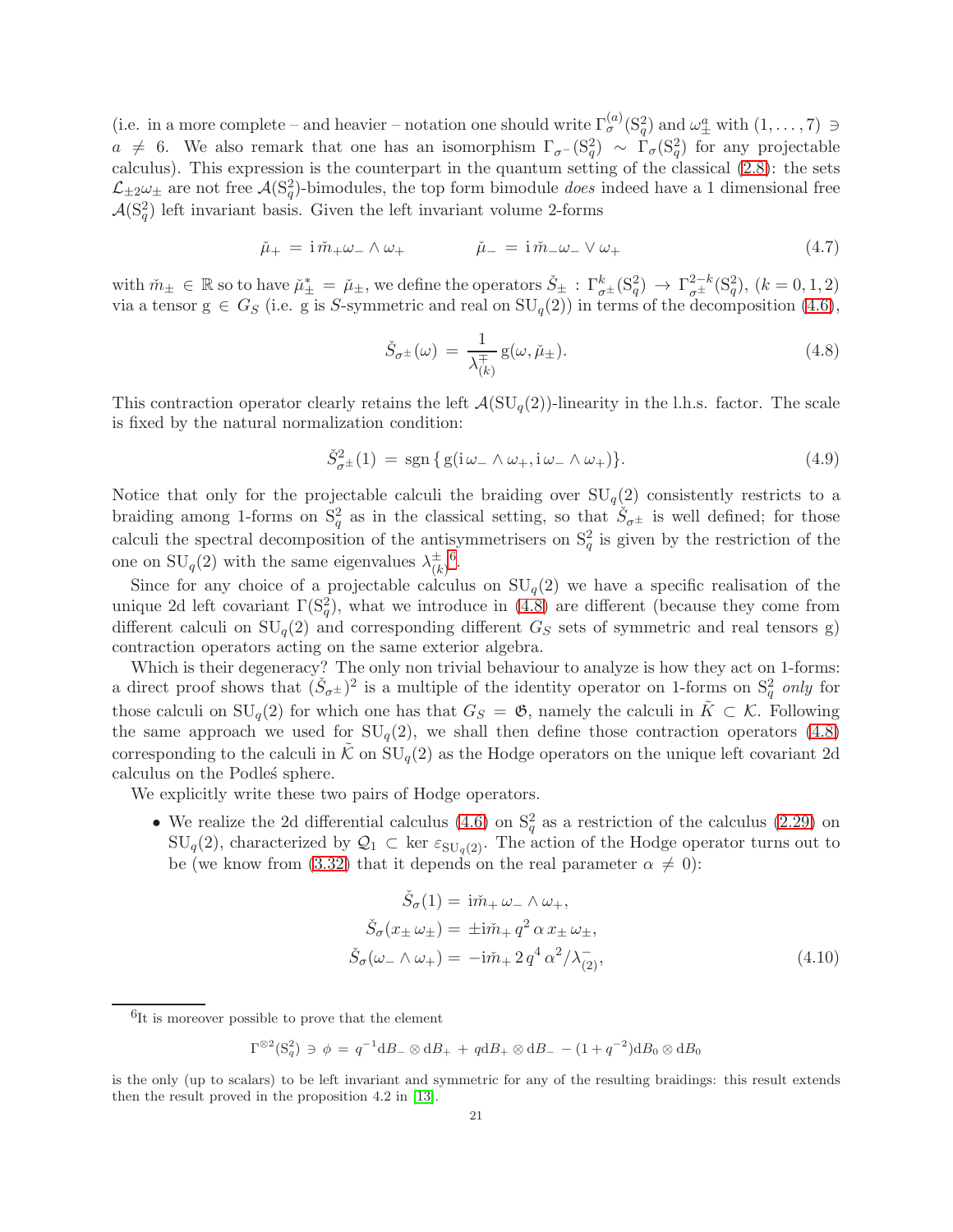where  $x_{\pm} \in \mathcal{L}_{\pm 2}$ , while the normalization reads  $\tilde{m}_+^2 2 q^4 \alpha^2 / \lambda_{(2)}^- = 1$ . Given the isomorphism  $\Gamma_{\sigma}$ (S<sup>2</sup><sub>q</sub>)</sup>  $\sim \Gamma_{\sigma}$ -(S<sup>2</sup><sub>q</sub>), from [\(2.43\)](#page-8-3) it is immediate to see that

$$
\check{S}_{\sigma^{-}}(1) = \mathrm{i}q^{-2}\check{m}_{-}\omega_{-} \wedge \omega_{+},
$$
\n
$$
\check{S}_{\sigma}(x_{\pm}\omega_{\pm}) = \pm \mathrm{i}\check{m}_{-}\alpha x_{\pm}\omega_{\pm},
$$
\n
$$
\check{S}_{\sigma}(\omega_{-} \wedge \omega_{+}) = -\mathrm{i}\check{m}_{-}2q^{2}\alpha^{2}/\lambda^{+}_{(2)},
$$
\n(4.11)

with  $\tilde{m}_{-}^2 2 \alpha^2 / \lambda_{(2)}^+ = 1$ . We recall that the Hodge operators on  $S_q^2$  corresponding to those defined on  $SU_q(2)$  via the calculus (2) (that is in [\(2.30\)](#page-7-3)) coincide with those above, since it is obtained by mapping  $q \rightarrow -q$ .

• In the same way, if we realize the 2d differential calculus  $(4.6)$  on  $S_q^2$  as a restriction of the calculus [\(2.32\)](#page-7-4) on  $SU_q(2)$ , characterized by  $\mathcal{Q}_4 \subset \text{ker } \varepsilon_{SU_q(2)}$ , then the Hodge operator we obtain is (recall from [\(3.38\)](#page-17-1) that it also depends on the real parameter  $\alpha \neq 0$ :

$$
\check{S}_{\sigma}(1) = i\check{m}_{+} \omega_{-} \wedge \omega_{+},
$$
\n
$$
\check{S}_{\sigma}(x_{\pm} \omega_{\pm}) = \pm i\check{m}_{+} \alpha x_{\pm} \omega_{\pm},
$$
\n
$$
\check{S}_{\sigma}(\omega_{-} \wedge \omega_{+}) = -i\check{m}_{+} 2 \alpha^{2} / \lambda_{(2)}^{-},
$$
\n(4.12)

where  $x_{\pm} \in \mathcal{L}_{\pm 2}$ , while the normalization reads  $\tilde{m}_{+}^{2} 2 \alpha^{2}/\lambda_{(2)}^{-} = 1$ . Given the isomorphism  $\Gamma_{\sigma}$ (S<sup>2</sup><sub>q</sub>)</sup> ~  $\Gamma_{\sigma}$ -(S<sup>2</sup><sub>q</sub>), from [\(2.43\)](#page-8-3) it is immediate to see that

$$
\check{S}_{\sigma-}(1) = \mathrm{i}q^{-2}\check{m}_{-}\omega_{-} \wedge \omega_{+},
$$
\n
$$
\check{S}_{\sigma}(x_{\pm}\omega_{\pm}) = \pm \mathrm{i}q^{-2}\check{m}_{-}\alpha x_{\pm}\omega_{\pm},
$$
\n
$$
\check{S}_{\sigma}(\omega_{-} \wedge \omega_{+}) = -\mathrm{i}\check{m}_{-}2q^{-2}\alpha^{2}/\lambda^{+}_{(2)},
$$
\n(4.13)

with  $\tilde{m}_-^2 2q^{-4} \alpha^2/\lambda_{(2)}^+ = 1$ . Once more we have that the Hodge operators on  $S_q^2$  corresponding to those defined on  $SU_q(2)$  via the calculus (5) (i.e. [\(2.33\)](#page-7-5)) coincide with the ones above.

We close this analysis by describing the Laplacian operators introduced on  $S_q^2$  by the Hodge operators above. A direct calculation shows that one has (due to the normalization condition given in [\(4.9\)](#page-20-2))

$$
\Box_{\mathcal{S}_q^2} f = q(EF + FE) \triangleright f \tag{4.14}
$$

(on  $f \in \mathcal{A}(\mathcal{S}_q^2)$ ) for any of the calculi in  $\tilde{\mathcal{K}}$  and for any realization of the exterior algebra in terms of the braidings  $\sigma^{\pm}$ . The action of this operator moreover coincides with the action of the Laplacian operator on  $S_q^2$  obtained in [\[21\]](#page-22-23) following a different formulation.

Acknowledgments. This paper underwent various revisions during the last months. For any new version of it I am indebted to friends and colleagues for their precious feedback. Giovanni Landi has been along this research a wonderful guidance; Francesco D'Andrea, Istvan Heckenberger, Debashish Goswami gifted me some of their insights on the subjects; Sergio Albeverio, Francesco Bonechi, Yuri I. Manin, Giuseppe Marmo, Gianluca Panati, Sylvie Paycha, Alessandro Teta, gave me the opportunity to present part of this paper; Gianfausto Dell'Antonio and Detlef Dürr mentored and supported me during the last year spent at L.M.U. in München. I express them all my deep gratitude. It is a pleasure for me to acknowledge a financial support of the H.C.M in Bonn.